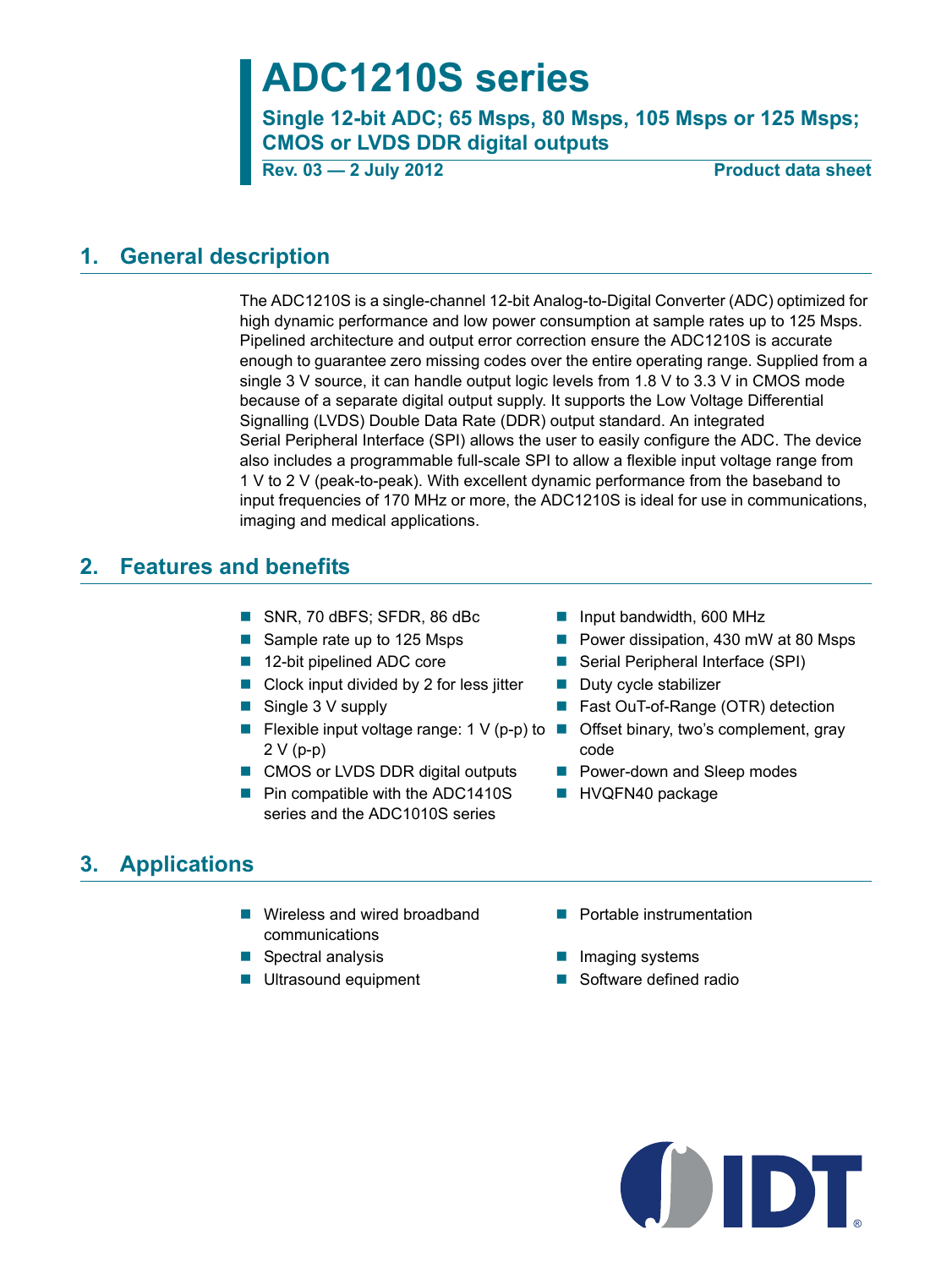## **4. Ordering information**

#### **Table 1. Ordering information**

| <b>Type number</b> | $f_s$ (Msps) | Package     |                                                                                                                   |                |  |  |  |  |  |
|--------------------|--------------|-------------|-------------------------------------------------------------------------------------------------------------------|----------------|--|--|--|--|--|
|                    |              | <b>Name</b> | <b>Description</b>                                                                                                | <b>Version</b> |  |  |  |  |  |
| ADC1210S125HN-C1   | 125          | HVQFN40     | plastic thermal enhanced very thin quad flat package;<br>no leads; 40 terminals; body $6 \times 6 \times 0.85$ mm | SOT618-1       |  |  |  |  |  |
| ADC1210S105HN-C1   | 105          | HVQFN40     | plastic thermal enhanced very thin quad flat package;<br>no leads; 40 terminals; body $6 \times 6 \times 0.85$ mm | SOT618-1       |  |  |  |  |  |
| ADC1210S080HN-C1   | 80           | HVQFN40     | plastic thermal enhanced very thin quad flat package;<br>no leads; 40 terminals; body $6 \times 6 \times 0.85$ mm | SOT618-1       |  |  |  |  |  |
| ADC1210S065HN-C1   | 65           | HVQFN40     | plastic thermal enhanced very thin quad flat package;<br>no leads; 40 terminals; body $6 \times 6 \times 0.85$ mm | SOT618-1       |  |  |  |  |  |

## **5. Block diagram**

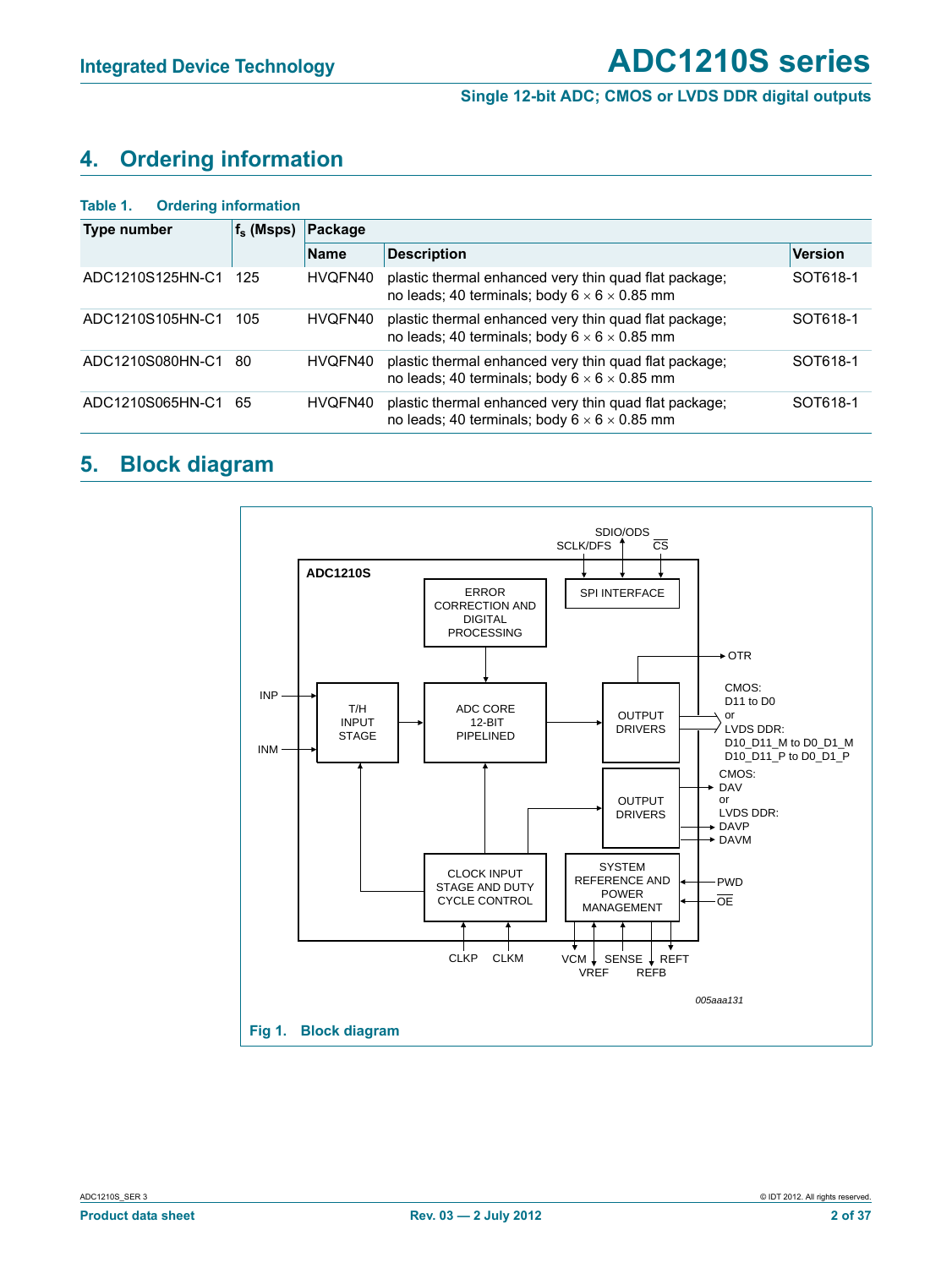#### **Single 12-bit ADC; CMOS or LVDS DDR digital outputs**

## **6. Pinning information**

## **6.1 Pinning**



#### **6.2 Pin description**

#### **Table 2. Pin description (CMOS digital outputs)**

| Symbol      | Pin | Type [1] | <b>Description</b>         |
|-------------|-----|----------|----------------------------|
|             |     |          |                            |
| <b>REFB</b> | 1   | O        | bottom reference           |
| REFT        | 2   | O        | top reference              |
| <b>AGND</b> | 3   | G        | analog ground              |
| <b>VCM</b>  | 4   | O        | common-mode output voltage |
| <b>VDDA</b> | 5   | P        | analog power supply        |
| <b>AGND</b> | 6   | G        | analog ground              |
| <b>INM</b>  | 7   |          | complementary analog input |
| <b>INP</b>  | 8   |          | analog input               |
| <b>AGND</b> | 9   | G        | analog ground              |
| <b>VDDA</b> | 10  | P        | analog power supply        |
| <b>VDDA</b> | 11  | P        | analog power supply        |
| <b>CLKP</b> | 12  |          | clock input                |
| <b>CLKM</b> | 13  |          | complementary clock input  |
| <b>DEC</b>  | 14  | O        | regulator decoupling node  |
| <b>OE</b>   | 15  |          | output enable, active LOW  |
| <b>PWD</b>  | 16  |          | power-down, active HIGH    |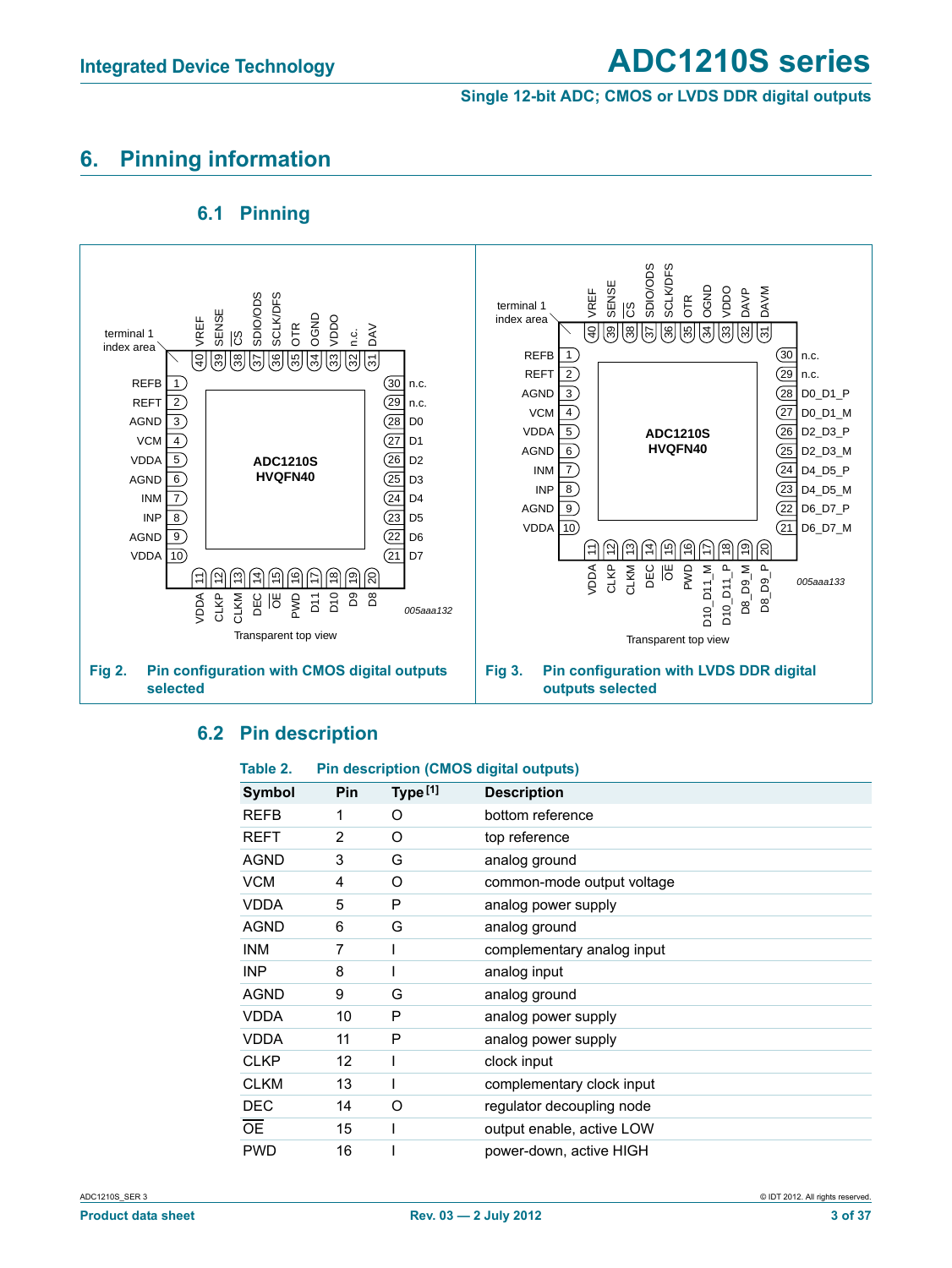#### **Single 12-bit ADC; CMOS or LVDS DDR digital outputs**

| Table 2.               |     |                          | Pin description (CMOS digital outputs) continued |
|------------------------|-----|--------------------------|--------------------------------------------------|
| <b>Symbol</b>          | Pin | Type [1]                 | <b>Description</b>                               |
| D <sub>11</sub>        | 17  | O                        | data output bit 11 (Most Significant Bit (MSB))  |
| D <sub>10</sub>        | 18  | O                        | data output bit 10                               |
| D <sub>9</sub>         | 19  | O                        | data output bit 9                                |
| D <sub>8</sub>         | 20  | O                        | data output bit 8                                |
| D7                     | 21  | O                        | data output bit 7                                |
| D <sub>6</sub>         | 22  | O                        | data output bit 6                                |
| D <sub>5</sub>         | 23  | O                        | data output bit 5                                |
| D <sub>4</sub>         | 24  | O                        | data output bit 4                                |
| D <sub>3</sub>         | 25  | O                        | data output bit 3                                |
| D <sub>2</sub>         | 26  | O                        | data output bit 2                                |
| D <sub>1</sub>         | 27  | O                        | data output bit 1                                |
| D <sub>0</sub>         | 28  | O                        | data output bit 0 (Least Significant Bit (LSB))  |
| n.c.                   | 29  | $\overline{\phantom{0}}$ | not connected                                    |
| n.c.                   | 30  | -                        | not connected                                    |
| <b>DAV</b>             | 31  | O                        | data valid output clock                          |
| n.c.                   | 32  |                          | not connected                                    |
| <b>VDDO</b>            | 33  | P                        | output power supply                              |
| <b>OGND</b>            | 34  | G                        | output ground                                    |
| <b>OTR</b>             | 35  | O                        | out of range                                     |
| <b>SCLK/DFS</b>        | 36  | I                        | SPI clock                                        |
|                        |     |                          | data format select                               |
| SDIO/ODS               | 37  | 1/O                      | SPI data IO                                      |
|                        |     |                          | output data standard                             |
| $\overline{\text{cs}}$ | 38  | I                        | SPI chip select                                  |
| <b>SENSE</b>           | 39  | I                        | reference programming pin                        |
| <b>VREF</b>            | 40  | I/O                      | voltage reference input/output                   |

[1] P: power supply; G: ground; I: input; O: output; I/O: input/output.

#### **Table 3. Pin description (LVDS DDR) digital outputs)**

| Symbol    | Pin <sup>[1]</sup> | Type <sup>[2]</sup> | <b>Description</b>                                           |
|-----------|--------------------|---------------------|--------------------------------------------------------------|
| D10 D11 M | 17                 | O                   | differential output data D10 and D11 multiplexed, complement |
| D10 D11 P | 18                 | O                   | differential output data D10 and D11 multiplexed, true       |
| D8 D9 M   | 19                 | O                   | differential output data D8 and D9 multiplexed, complement   |
| D8 D9 P   | 20                 | O                   | differential output data D8 and D9 multiplexed, true         |
| D6 D7 M   | 21                 | O                   | differential output data D6 and D7 multiplexed, complement   |
| D6 D7 P   | 22                 | O                   | differential output data D6 and D7 multiplexed, true         |
| D4 D5 M   | 23                 | Ω                   | differential output data D4 and D5 multiplexed, complement   |
| D4 D5 P   | 24                 | O                   | differential output data D4 and D5 multiplexed, true         |
| D2 D3 M   | 25                 | O                   | differential output data D2 and D3 multiplexed, complement   |
| D2 D3 P   | 26                 | Ω                   | differential output data D2 and D3 multiplexed, true         |
| D0 D1 M   | 27                 | O                   | differential output data D0 and D1 multiplexed, complement   |
| D0 D1 P   | 28                 | O                   | differential output data D0 and D1 multiplexed, true         |
| n.c.      | 29                 |                     | not connected                                                |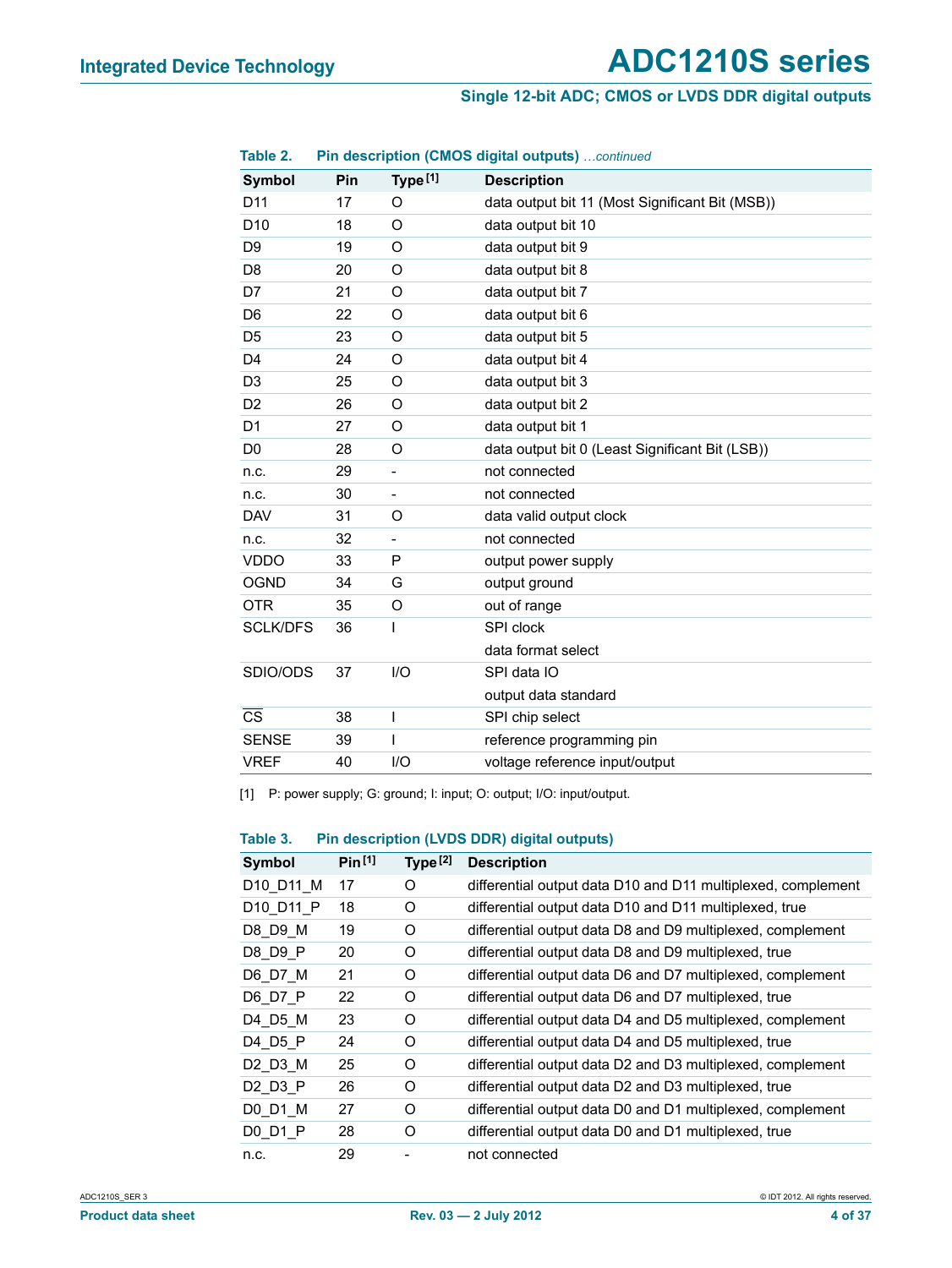| Table 3. | Pin description (LVDS DDR) digital outputs) continued |  |  |  |
|----------|-------------------------------------------------------|--|--|--|
|----------|-------------------------------------------------------|--|--|--|

| Symbol      | Pin <sup>[1]</sup> |   | Type <sup>[2]</sup> Description     |
|-------------|--------------------|---|-------------------------------------|
| n.c.        | 30                 | - | not connected                       |
| <b>DAVM</b> | 31                 |   | data valid output clock, complement |
| <b>DAVP</b> | 32                 |   | data valid output clock, true       |

[1] Pins 1 to 16 and pins 33 to 40 are the same for both CMOS and LVDS DDR outputs (see Table 2).

[2] P: power supply; G: ground; I: input; O: output; I/O: input/output.

## **7. Limiting values**

#### **Table 4. Limiting values**

*In accordance with the Absolute Maximum Rating System (IEC 60134).*

| Symbol                 | <b>Parameter</b>      | <b>Conditions</b>                                                          | Min             | <b>Max</b> | Unit        |
|------------------------|-----------------------|----------------------------------------------------------------------------|-----------------|------------|-------------|
| $V_{\rm O}$            | output voltage        | pins D11 to D0 or<br>pins D10 D11 P to D0 D1 P<br>and D10 D11 M to D0 D1 M | $-0.4$          | $+3.9$     | ٧           |
| <b>V<sub>DDA</sub></b> | analog supply voltage |                                                                            | $-0.4$          | $+3.9$     | v           |
| V <sub>DDO</sub>       | output supply voltage |                                                                            | $-0.4$          | $+3.9$     | v           |
| $T_{\text{stg}}$       | storage temperature   |                                                                            | $-55$           | $+125$     | $^{\circ}C$ |
| $T_{amb}$              | ambient temperature   |                                                                            | $-40$           | $+85$      | $^{\circ}C$ |
| T,                     | junction temperature  |                                                                            | $\qquad \qquad$ | 125        | $^{\circ}C$ |

## **8. Thermal characteristics**

| Table 5.      | <b>Thermal characteristics</b>              |                   |            |      |
|---------------|---------------------------------------------|-------------------|------------|------|
| Symbol        | <b>Parameter</b>                            | <b>Conditions</b> | Tvp        | Unit |
| $R_{th(i-a)}$ | thermal resistance from junction to ambient |                   | $[1]$ 22.5 | K/W  |
| $R_{th(i-c)}$ | thermal resistance from junction to case    |                   | $[1]$ 11 7 | K/W  |

[1] Value for six layers board in still air with a minimum of 25 thermal vias.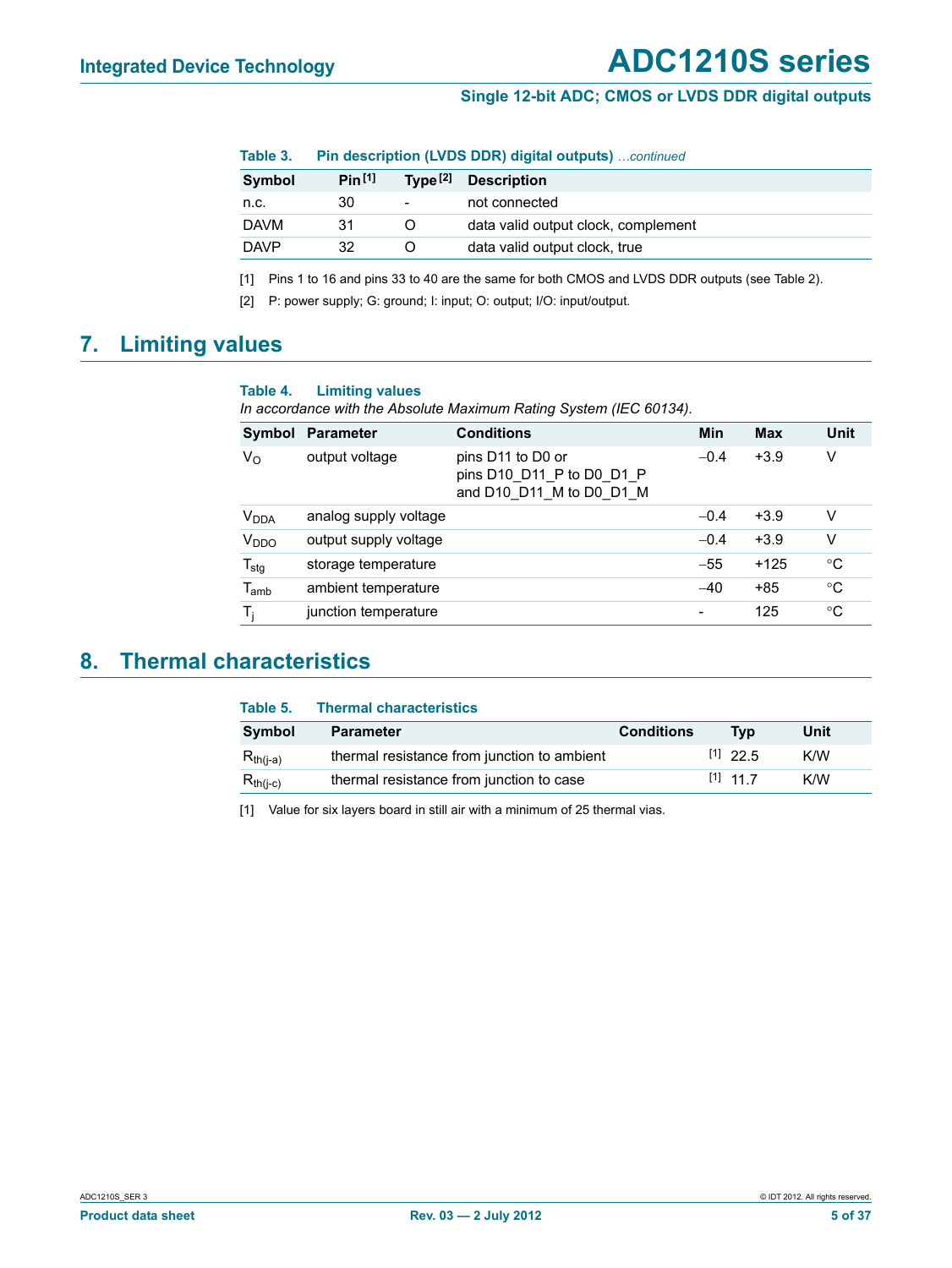## **9. Static characteristics**

| Table 6.                | Static characteristics[1]                                    |                                                               |                          |                          |                          |             |
|-------------------------|--------------------------------------------------------------|---------------------------------------------------------------|--------------------------|--------------------------|--------------------------|-------------|
| <b>Symbol</b>           | <b>Parameter</b>                                             | <b>Conditions</b>                                             | Min                      | <b>Typ</b>               | <b>Max</b>               | <b>Unit</b> |
| <b>Supplies</b>         |                                                              |                                                               |                          |                          |                          |             |
| <b>V<sub>DDA</sub></b>  | analog supply voltage                                        |                                                               | 2.85                     | 3.0                      | 3.4                      | V           |
| V <sub>DDO</sub>        | output supply voltage                                        | CMOS mode                                                     | 1.65                     | 1.8                      | 3.6                      | $\vee$      |
|                         |                                                              | LVDS DDR mode                                                 | 2.85                     | 3.0                      | 3.6                      | V           |
| <b>I</b> <sub>DDA</sub> | analog supply current                                        | $f_{\text{clk}}$ = 125 Msps; $f_i$ = 70 MHz                   | $\overline{a}$           | 210                      | $\overline{\phantom{0}}$ | mA          |
| <b>I</b> <sub>DDO</sub> | output supply current                                        | CMOS mode; $f_{\text{clk}}$ = 125 Msps;<br>$f_i$ = 70 MHz     | $\qquad \qquad -$        | 12                       | $\overline{\phantom{0}}$ | mA          |
|                         |                                                              | LVDS DDR mode:<br>$f_{\text{clk}}$ = 125 Msps; $f_i$ = 70 MHz | $\overline{\phantom{a}}$ | 39                       | $\overline{a}$           | mA          |
| $\mathsf{P}$            | power dissipation                                            | ADC1210S125;<br>analog supply only                            |                          | 630                      |                          | mW          |
|                         |                                                              | ADC1210S105;<br>analog supply only                            |                          | 550                      | $\overline{a}$           | mW          |
|                         |                                                              | ADC1210S080;<br>analog supply only                            | $\overline{\phantom{0}}$ | 430                      | ÷                        | mW          |
|                         |                                                              | ADC1210S065;<br>analog supply only                            |                          | 380                      |                          | mW          |
|                         |                                                              | Power-down mode                                               | $\overline{a}$           | $\boldsymbol{2}$         | $\overline{a}$           | mW          |
|                         |                                                              | Sleep mode                                                    |                          | 40                       | $\overline{a}$           | mW          |
|                         | <b>Clock inputs: pins CLKP and CLKM</b>                      |                                                               |                          |                          |                          |             |
|                         | Low-Voltage Positive Emitter-Coupled Logic (LVPECL)          |                                                               |                          |                          |                          |             |
| $V_{i (c I k) dif}$     | differential clock input voltage                             | peak-to-peak                                                  | $\overline{\phantom{a}}$ | 1.6                      | $\overline{a}$           | V           |
| <b>SINE</b> wave        |                                                              |                                                               |                          |                          |                          |             |
| $V_{i (c I k) dif}$     | differential clock input voltage                             | peak                                                          | $\overline{a}$           | ±3.0                     | $\overline{a}$           | V           |
|                         | Low Voltage Complementary Metal Oxide Semiconductor (LVCMOS) |                                                               |                          |                          |                          |             |
| $V_{IL}$                | LOW-level input voltage                                      |                                                               |                          | $\overline{\phantom{a}}$ | 0.3V <sub>DDA</sub>      | $\vee$      |
| V <sub>IH</sub>         | HIGH-level input voltage                                     |                                                               | 0.7V <sub>DDA</sub>      | $\overline{\phantom{a}}$ |                          | $\vee$      |
|                         | Logic inputs: pins PWD and OE                                |                                                               |                          |                          |                          |             |
| $V_{IL}$                | LOW-level input voltage                                      |                                                               | 0                        |                          | 0.8                      | $\vee$      |
| V <sub>IH</sub>         | HIGH-level input voltage                                     |                                                               | 2                        |                          | $V_{DDA}$                | V           |
| $I_{IL}$                | LOW-level input current                                      |                                                               |                          | 55                       | $\overline{a}$           | μA          |
| Iщ                      | HIGH-level input current                                     |                                                               |                          | 65                       | $\overline{\phantom{0}}$ | μA          |
|                         | Serial peripheral interface: pins CS, SDIO/ODS, SCLK/DFS     |                                                               |                          |                          |                          |             |
| $V_{IL}$                | LOW-level input voltage                                      |                                                               | 0                        |                          | 0.3V <sub>DDA</sub>      | $\vee$      |
| $V_{\text{IH}}$         | HIGH-level input voltage                                     |                                                               | 0.7V <sub>DDA</sub>      |                          | <b>V<sub>DDA</sub></b>   | $\sf V$     |
| I <sub>IL</sub>         | LOW-level input current                                      |                                                               | $-10$                    | $\overline{\phantom{a}}$ | $+10$                    | μA          |
| Iщ                      | HIGH-level input current                                     |                                                               | $-50$                    | -                        | $+50$                    | μA          |
| C <sub>1</sub>          | input capacitance                                            |                                                               | $\blacksquare$           | 4                        | $\overline{\phantom{a}}$ | pF          |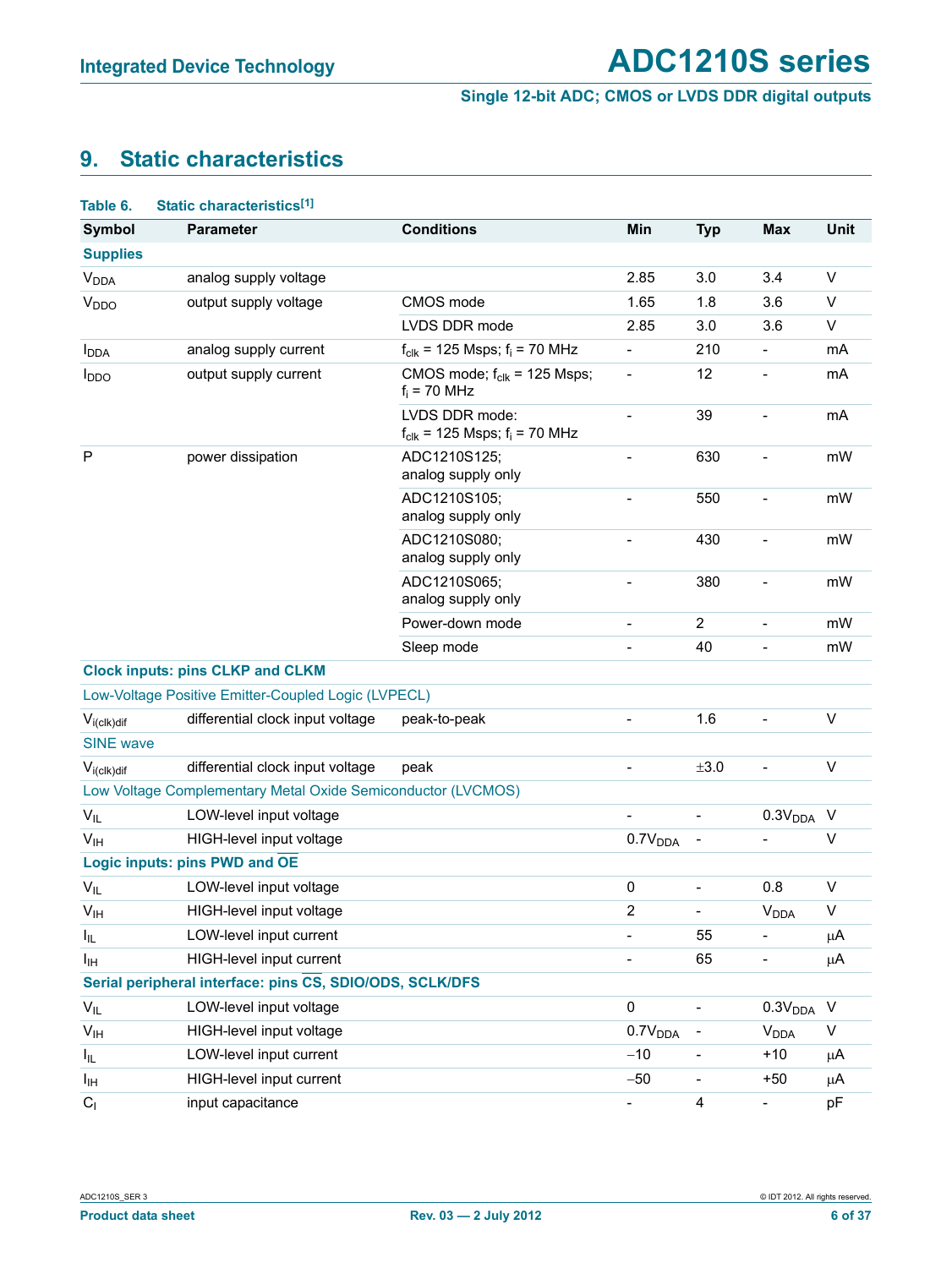| Table 6.                       | Static characteristics <sup>[1]</sup> continued                          |                                                    |                          |                              |                              |            |
|--------------------------------|--------------------------------------------------------------------------|----------------------------------------------------|--------------------------|------------------------------|------------------------------|------------|
| <b>Symbol</b>                  | <b>Parameter</b>                                                         | <b>Conditions</b>                                  | Min                      | <b>Typ</b>                   | <b>Max</b>                   | Unit       |
|                                | Digital outputs, CMOS mode: pins D11 to D0, OTR, DAV                     |                                                    |                          |                              |                              |            |
|                                | Output levels, $V_{DDO} = 3 V$                                           |                                                    |                          |                              |                              |            |
| $V_{OL}$                       | LOW-level output voltage                                                 |                                                    | <b>OGND</b>              | $\overline{\phantom{a}}$     | 0.2V <sub>DDO</sub> V        |            |
| <b>V<sub>OH</sub></b>          | HIGH-level output voltage                                                |                                                    | 0.8V <sub>DDO</sub>      | $\overline{\phantom{a}}$     | V <sub>DDO</sub>             | V          |
| $C_{\rm O}$                    | output capacitance                                                       | high impedance; $\overline{OE}$ = HIGH             | $\overline{\phantom{0}}$ | 3                            | $\overline{\phantom{0}}$     | pF         |
|                                | Output levels, V <sub>DDO</sub> = 1.8 V                                  |                                                    |                          |                              |                              |            |
| $V_{OL}$                       | LOW-level output voltage                                                 |                                                    | <b>OGND</b>              | $\overline{\phantom{0}}$     | $0.2VDDO$ V                  |            |
| $V_{OH}$                       | HIGH-level output voltage                                                |                                                    | 0.8V <sub>DDO</sub>      | $\qquad \qquad \blacksquare$ | <b>V</b> <sub>DDO</sub>      | V          |
|                                | Digital outputs, LVDS mode: pins D11P to D0P, D11M to D0M, DAVP and DAVM |                                                    |                          |                              |                              |            |
|                                | Output levels, $V_{DDO} = 3$ V only, $R_L = 100\Omega$                   |                                                    |                          |                              |                              |            |
| $V_{O(offset)}$                | output offset voltage                                                    | output buffer current set to<br>3.5 <sub>m</sub> A |                          | 1.2                          | $\overline{a}$               | V          |
| $V_{O(di)}$                    | differential output voltage                                              | output buffer current set to<br>3.5 <sub>m</sub> A | $\overline{\phantom{a}}$ | 350                          | $\overline{a}$               | mV         |
| C <sub>O</sub>                 | output capacitance                                                       |                                                    |                          | 3                            | $\overline{a}$               | pF         |
|                                | Analog inputs: pins INP and INM                                          |                                                    |                          |                              |                              |            |
| Ij.                            | input current                                                            |                                                    | $-5$                     | $\overline{\phantom{a}}$     | $+5$                         | μA         |
| $R_{i\left(\text{dif}\right)}$ | differential input resistance                                            |                                                    | ÷.                       | 19.8                         | $\overline{\phantom{0}}$     | kΩ         |
| $C_{i\left(\text{dif}\right)}$ | differential input capacitance                                           |                                                    |                          | 2.8                          | $\qquad \qquad \blacksquare$ | pF         |
| $V_{I(cm)}$                    | common-mode input voltage                                                | $V_{INP} = V_{INM}$                                | 1.1                      | 1.5                          | 2.5                          | V          |
| $B_i$                          | input bandwidth                                                          |                                                    |                          | 650                          | $\qquad \qquad \blacksquare$ | <b>MHz</b> |
| $V_{I(df)}$                    | differential input voltage                                               | peak-to-peak                                       | 1                        | $\overline{\phantom{a}}$     | $\overline{2}$               | V          |
|                                | Common mode output voltage: pin VCM                                      |                                                    |                          |                              |                              |            |
| $V_{O(cm)}$                    | common-mode output voltage                                               |                                                    | $\overline{\phantom{0}}$ | $V_{DDA}$ / 2 -              |                              | V          |
| $I_{O(cm)}$                    | common-mode output current                                               |                                                    |                          | 4                            |                              | mA         |
|                                | I/O reference voltage: pin VREF                                          |                                                    |                          |                              |                              |            |
| <b>V<sub>VREF</sub></b>        | voltage on pin VREF                                                      | output                                             | 0.5                      | $\overline{a}$               | 1                            | $\vee$     |
|                                |                                                                          | input                                              | 0.5                      | $\overline{\phantom{0}}$     | 1                            | V          |
| <b>Accuracy</b>                |                                                                          |                                                    |                          |                              |                              |            |
| <b>INL</b>                     | integral non-linearity                                                   |                                                    | $\overline{\phantom{0}}$ | ±0.25                        | $\overline{\phantom{0}}$     | <b>LSB</b> |
| <b>DNL</b>                     | differential non-linearity                                               | guaranteed no missing codes                        | $-0.25$                  | ±0.12                        | $+0.25$                      | <b>LSB</b> |
| $\mathsf{E}_{\text{offset}}$   | offset error                                                             |                                                    | $\overline{\phantom{0}}$ | ±2                           | $\frac{1}{2}$                | mV         |
| $\mathsf{E}_{\mathsf{G}}$      | gain error                                                               | full-scale                                         |                          | $\pm 0.5$                    |                              | $\%$       |
| <b>Supply</b>                  |                                                                          |                                                    |                          |                              |                              |            |
| <b>PSRR</b>                    | power supply rejection ratio                                             | 200 mV (p-p) on $V_{DDA}$ ; $f_i = DC$             |                          | $-54$                        |                              | dB         |

[1] Typical values measured at V<sub>DDA</sub> = 3 V, V<sub>DDO</sub> = 1.8 V, T<sub>amb</sub> = 25 °C and C<sub>L</sub> = 5 pF; minimum and maximum values are across the full temperature range T<sub>amb</sub> = -40 °C to +85 °C at V<sub>DDA</sub> = 3 V, V<sub>DDO</sub> = 1.8 V; V<sub>INP</sub> - V<sub>INM</sub> = -1 dBFS; internal reference mode; applied to CMOS and LVDS interface; unless otherwise specified.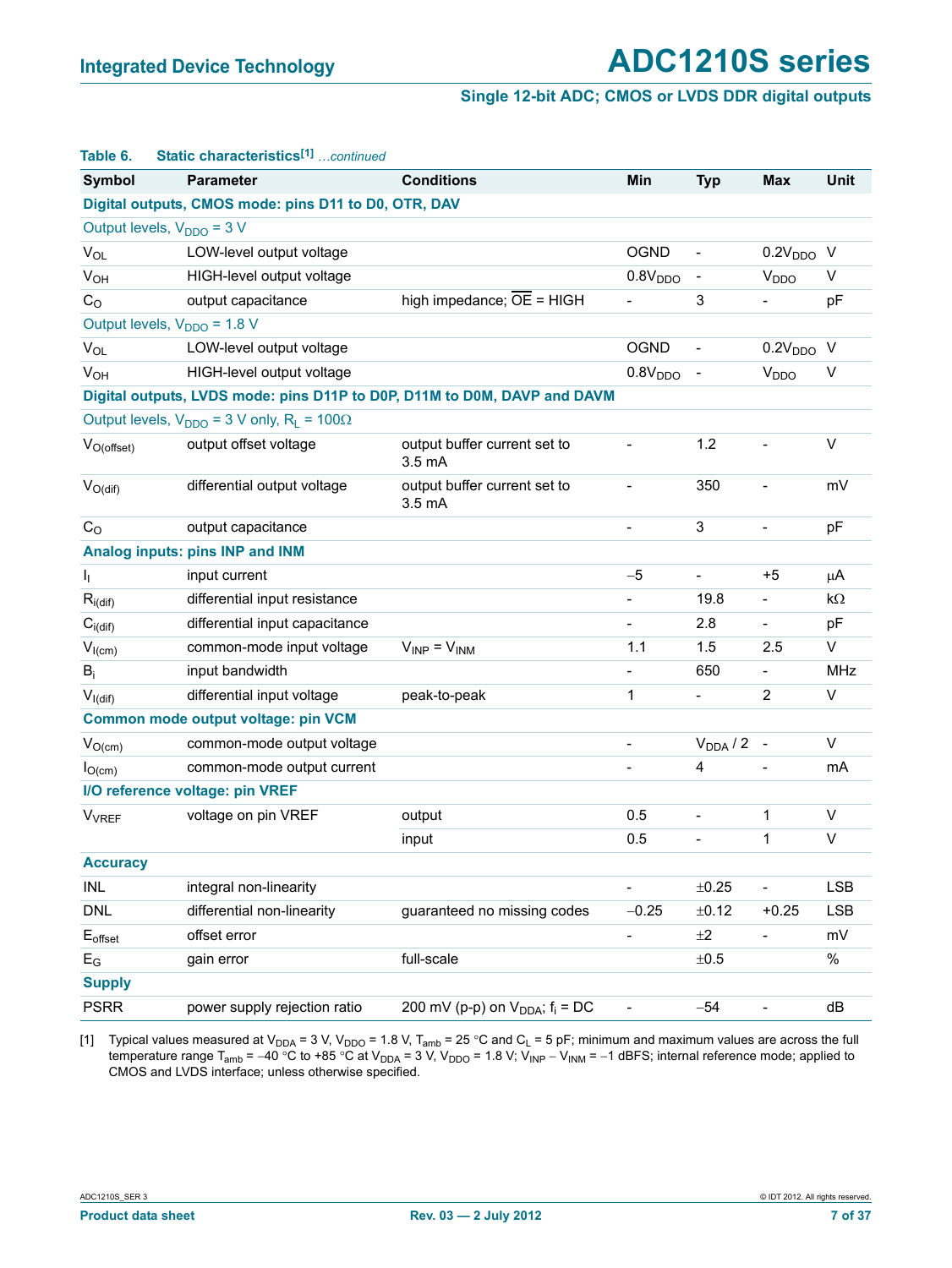# Integrated Device Technology **Integrated Device Technology**

# Single 12-bit ADC; CMOS or LVDS DDR digital outputs **ADC1210S series ADC1210S** series

**Single 12-bit ADC; CMOS or LVDS DDR digital outputs**

## **10. Dynamic characteristics**

## **10.1 Dynamic characteristics**

#### **Table 7. Dynamic characteristics[1]**

| Symbol        | <b>Parameter</b>                | <b>Conditions</b> |                          | ADC1210S065 |                          |                          | ADC1210S080 |                          |                          | ADC1210S105 |                              | ADC1210S125              |            |                          | Unit        |
|---------------|---------------------------------|-------------------|--------------------------|-------------|--------------------------|--------------------------|-------------|--------------------------|--------------------------|-------------|------------------------------|--------------------------|------------|--------------------------|-------------|
|               |                                 |                   | Min                      | <b>Typ</b>  | <b>Max</b>               | Min                      | <b>Typ</b>  | <b>Max</b>               | Min                      | <b>Typ</b>  | <b>Max</b>                   | Min                      | <b>Typ</b> | <b>Max</b>               |             |
|               | <b>Analog signal processing</b> |                   |                          |             |                          |                          |             |                          |                          |             |                              |                          |            |                          |             |
| $\alpha_{2H}$ | second harmonic                 | $f_i = 3 MHz$     | $\frac{1}{2}$            | 87          | $\blacksquare$           | $\blacksquare$           | 87          | $\blacksquare$           | $\overline{\phantom{a}}$ | 86          | $\overline{a}$               | $\blacksquare$           | 88         | $\blacksquare$           | dBc         |
|               | level                           | $f_i = 30$ MHz    | $\overline{a}$           | 86          | $\blacksquare$           | $\blacksquare$           | 86          | $\overline{\phantom{a}}$ | $\blacksquare$           | 86          | $\blacksquare$               | $\blacksquare$           | 87         | $\blacksquare$           | dBc         |
|               |                                 | $f_i = 70$ MHz    | $\overline{\phantom{a}}$ | 85          | $\blacksquare$           | $\overline{\phantom{a}}$ | 85          | $\blacksquare$           | $\overline{\phantom{a}}$ | 84          | $\overline{\phantom{a}}$     | $\overline{\phantom{a}}$ | 85         | $\blacksquare$           | dBc         |
|               |                                 | $f_i = 170$ MHz   | $\overline{\phantom{a}}$ | 82          | $\overline{\phantom{a}}$ | $\blacksquare$           | 82          | $\overline{\phantom{a}}$ |                          | 81          | $\overline{\phantom{a}}$     | $\blacksquare$           | 83         | $\overline{\phantom{a}}$ | dBc         |
| $\alpha_{3H}$ | third harmonic                  | $f_i = 3 MHz$     | $\blacksquare$           | 86          | $\blacksquare$           | $\blacksquare$           | 86          | $\blacksquare$           | $\blacksquare$           | 85          | $\blacksquare$               | $\blacksquare$           | 87         | $\mathbb{L}$             | dBc         |
|               | level                           | $f_i = 30$ MHz    | $\qquad \qquad -$        | 85          | $\overline{\phantom{a}}$ | $\overline{\phantom{a}}$ | 85          | $\blacksquare$           | $\overline{\phantom{a}}$ | 85          | $\overline{\phantom{a}}$     | $\blacksquare$           | 86         | $\blacksquare$           | dBc         |
|               |                                 | $f_i = 70$ MHz    | $\overline{\phantom{a}}$ | 84          | $\overline{\phantom{a}}$ | $\overline{a}$           | 84          | $\overline{\phantom{a}}$ | $\blacksquare$           | 83          | $\blacksquare$               | $\overline{a}$           | 84         | $\overline{\phantom{a}}$ | dBc         |
|               |                                 | $f_i = 170$ MHz   | $\overline{\phantom{a}}$ | 81          | $\overline{\phantom{a}}$ | $\overline{\phantom{a}}$ | 81          | $\blacksquare$           | $\blacksquare$           | 80          | $\blacksquare$               | $\overline{a}$           | 82         | $\overline{\phantom{a}}$ | dBc         |
| <b>THD</b>    | total harmonic<br>distortion    | $f_i = 3 MHz$     | $\overline{\phantom{a}}$ | 83          | $\overline{\phantom{a}}$ | $\overline{\phantom{a}}$ | 83          | $\overline{\phantom{a}}$ | $\overline{\phantom{a}}$ | 82          | $\overline{\phantom{a}}$     | $\blacksquare$           | 84         | $\overline{\phantom{a}}$ | dBc         |
|               |                                 | $f_i = 30$ MHz    | $\overline{\phantom{a}}$ | 82          | $\overline{\phantom{a}}$ | $\overline{\phantom{a}}$ | 82          | $\blacksquare$           | $\overline{\phantom{a}}$ | 82          | $\overline{\phantom{a}}$     | $\overline{\phantom{a}}$ | 83         | $\blacksquare$           | dBc         |
|               |                                 | $f_i = 70$ MHz    | $\overline{a}$           | 81          | $\blacksquare$           | $\sim$                   | 81          | $\overline{\phantom{a}}$ | $\blacksquare$           | 80          | $\overline{a}$               | $\blacksquare$           | 81         | $\blacksquare$           | dBc         |
|               |                                 | $f_i = 170$ MHz   | $\blacksquare$           | 78          | $\blacksquare$           | $\overline{\phantom{a}}$ | 78          | $\blacksquare$           | $\blacksquare$           | 77          | $\overline{a}$               | $\blacksquare$           | 79         | $\overline{\phantom{a}}$ | dBc         |
| <b>ENOB</b>   | effective number<br>of bits     | $f_i = 3 MHz$     | $\blacksquare$           | 11.3        | $\blacksquare$           | $\overline{\phantom{a}}$ | 11.3        | $\blacksquare$           | $\overline{\phantom{a}}$ | 11.3        | $\overline{\phantom{a}}$     | $\blacksquare$           | 11.3       | $\overline{\phantom{a}}$ | bits        |
|               |                                 | $f_i = 30$ MHz    | $\overline{\phantom{a}}$ | 11.3        | $\overline{\phantom{a}}$ | $\blacksquare$           | 11.3        | $\blacksquare$           | $\overline{\phantom{a}}$ | 11.3        | $\overline{\phantom{a}}$     | $\overline{\phantom{a}}$ | 11.2       | $\blacksquare$           | bits        |
|               |                                 | $f_i = 70$ MHz    | $\blacksquare$           | 11.2        | $\blacksquare$           | $\overline{\phantom{a}}$ | 11.2        | $\blacksquare$           | $\overline{\phantom{a}}$ | 11.2        | $\frac{1}{2}$                | $\blacksquare$           | 11.2       | $\blacksquare$           | bits        |
|               |                                 | $f_i = 170$ MHz   | $\overline{\phantom{a}}$ | 11.1        | $\overline{\phantom{a}}$ | $\blacksquare$           | 11.1        | $\overline{\phantom{a}}$ | $\blacksquare$           | 11.1        | $\overline{\phantom{a}}$     | $\blacksquare$           | 11.1       | $\overline{\phantom{a}}$ | bits        |
| <b>SNR</b>    | signal-to-noise                 | $f_i = 3 MHz$     | $\overline{\phantom{a}}$ | 70.0        | $\overline{\phantom{0}}$ | $\overline{\phantom{a}}$ | 69.9        | $\blacksquare$           | $\blacksquare$           | 69.8        | $\frac{1}{2}$                | $\blacksquare$           | 69.6       | $\blacksquare$           | <b>dBFS</b> |
|               | ratio                           | $f_i = 30$ MHz    | $\overline{\phantom{a}}$ | 69.5        | $\overline{\phantom{a}}$ | $\overline{\phantom{a}}$ | 69.5        | $\blacksquare$           | $\overline{\phantom{a}}$ | 69.5        | $\overline{a}$               | $\blacksquare$           | 69.4       | $\overline{\phantom{a}}$ | <b>dBFS</b> |
|               |                                 | $f_i = 70$ MHz    | $\overline{\phantom{a}}$ | 69.2        | $\blacksquare$           | $\blacksquare$           | 69.2        | $\overline{\phantom{a}}$ | $\blacksquare$           | 69.1        | $\blacksquare$               | $\blacksquare$           | 69.0       | $\blacksquare$           | <b>dBFS</b> |
|               |                                 | $f_i = 170$ MHz   | $\blacksquare$           | 68.8        | $\blacksquare$           | $\overline{\phantom{a}}$ | 68.8        | $\blacksquare$           | $\overline{\phantom{a}}$ | 68.7        | $\qquad \qquad \blacksquare$ | $\overline{\phantom{a}}$ | 68.6       | $\blacksquare$           | dBFS        |
| <b>SFDR</b>   | spurious-free                   | $f_i = 3 MHz$     | $\overline{\phantom{a}}$ | 86          | $\overline{\phantom{a}}$ | $\blacksquare$           | 86          | $\overline{\phantom{a}}$ | $\blacksquare$           | 85          | $\overline{\phantom{a}}$     | $\blacksquare$           | 87         | $\blacksquare$           | dBc         |
|               | dynamic range                   | $f_i = 30$ MHz    | $\overline{a}$           | 85          | $\blacksquare$           | $\blacksquare$           | 85          | $\overline{\phantom{a}}$ | $\blacksquare$           | 85          | $\blacksquare$               | $\blacksquare$           | 86         | $\blacksquare$           | dBc         |
|               |                                 | $f_i = 70$ MHz    | $\overline{\phantom{a}}$ | 84          | $\overline{\phantom{a}}$ | $\overline{\phantom{a}}$ | 84          | $\blacksquare$           | $\overline{\phantom{a}}$ | 83          | $\overline{\phantom{a}}$     | $\blacksquare$           | 84         | $\blacksquare$           | dBc         |
|               |                                 | $f_i = 170$ MHz   | $\overline{\phantom{a}}$ | 81          | $\overline{\phantom{a}}$ | $\blacksquare$           | 81          | $\overline{\phantom{a}}$ | $\blacksquare$           | 80          | $\overline{\phantom{a}}$     | $\overline{a}$           | 82         | $\overline{\phantom{a}}$ | dBc         |

ADC1210S\_SER 3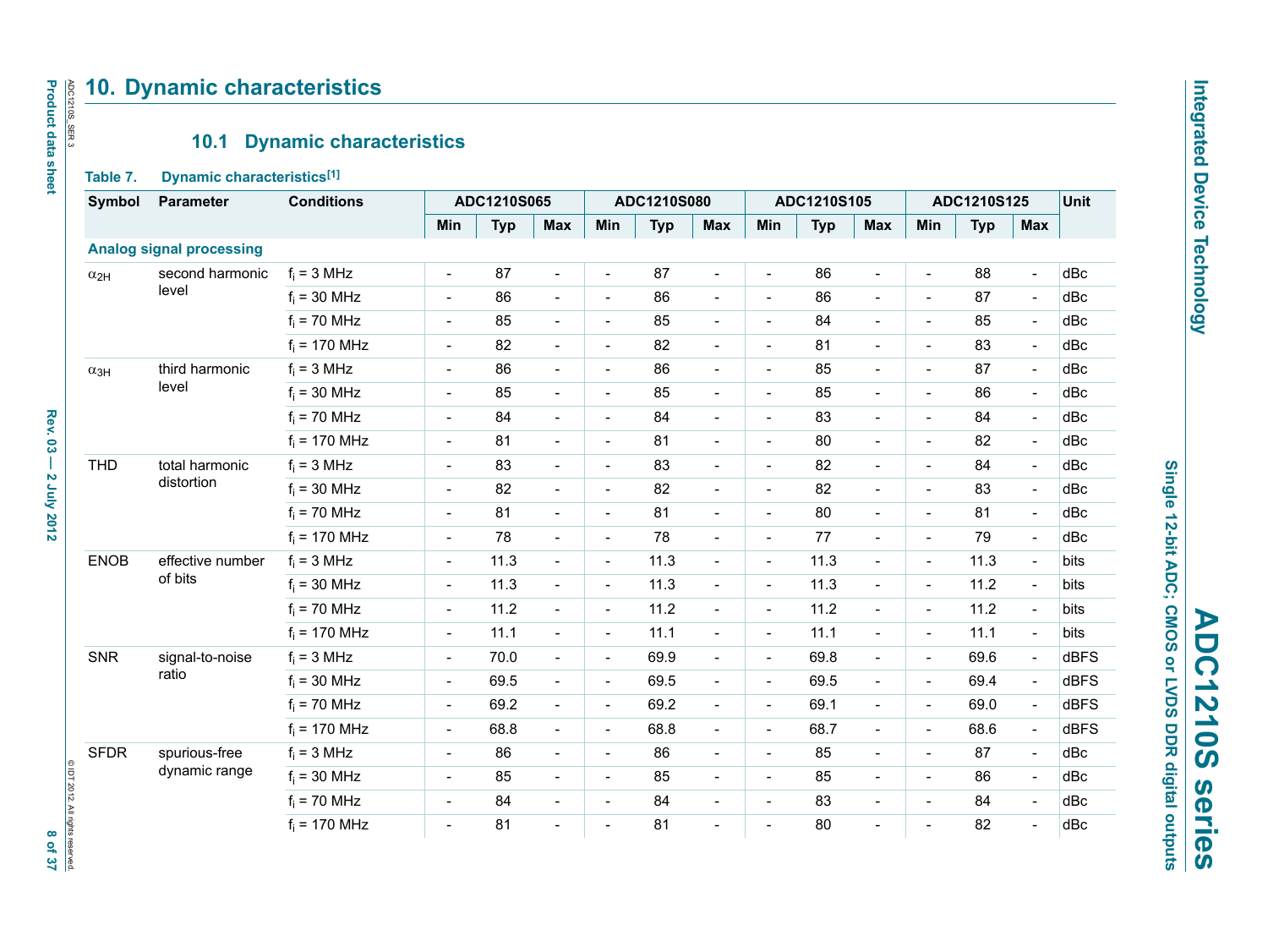#### **Table 7. Dynamic characteristics[1]** *…continued*

| $\frac{1}{\sqrt{2}}$ | Table 7.      | <b>Dynamic characteristics</b> [1] | continued         |                          |     |                          |             |            |                          |                          |            |                          |                          |            |                          |                   |
|----------------------|---------------|------------------------------------|-------------------|--------------------------|-----|--------------------------|-------------|------------|--------------------------|--------------------------|------------|--------------------------|--------------------------|------------|--------------------------|-------------------|
| <b>210S</b>          | <b>Symbol</b> | <b>Parameter</b>                   | <b>Conditions</b> | ADC1210S065              |     |                          | ADC1210S080 |            |                          | ADC1210S105              |            |                          | ADC1210S125              |            |                          | Unit <sup>1</sup> |
| $SER$ 3              |               |                                    |                   | <b>Min</b>               | Typ | <b>Max</b>               | Min         | <b>Typ</b> | <b>Max</b>               | Min                      | <b>Typ</b> | <b>Max</b>               | Min                      | <b>Typ</b> | <b>Max</b>               |                   |
|                      | <b>IMD</b>    | Intermodulation                    | $f_i = 3 MHz$     | $\overline{\phantom{a}}$ | 89  | $\overline{\phantom{0}}$ |             | 89         | $\overline{\phantom{0}}$ | $\overline{\phantom{0}}$ | 88         | $\overline{\phantom{0}}$ | $\overline{\phantom{a}}$ | 89         | $\overline{\phantom{0}}$ | dBc               |
|                      |               | distortion                         | $f_i = 30$ MHz    | $\overline{\phantom{a}}$ | 88  | $\sim$                   |             | 88         | $\sim$                   | $\overline{\phantom{0}}$ | 88         | $\overline{\phantom{0}}$ | $\overline{\phantom{0}}$ | 88         | $\overline{\phantom{0}}$ | dBc               |
|                      |               |                                    | $f_i = 70$ MHz    | $\overline{\phantom{a}}$ | 87  | $\sim$                   |             | 87         | $\overline{\phantom{0}}$ | $\overline{\phantom{0}}$ | 86         | $\overline{\phantom{0}}$ | -                        | 86         | $\overline{\phantom{0}}$ | dBc               |
|                      |               |                                    | $f_i = 170$ MHz   | $\overline{\phantom{0}}$ | 84  | $\sim$                   |             | 85         | $\overline{\phantom{0}}$ | $\overline{\phantom{0}}$ | 83         | $\overline{\phantom{0}}$ |                          | 84         | $\overline{\phantom{0}}$ | dBc               |

[1]  $\;$  Typical values measured at V<sub>DDA</sub> = 3 V, V<sub>DDO</sub> = 1.8 V, T<sub>amb</sub> = 25 °C and C<sub>L</sub> = 5 pF; minimum and maximum values are across the full temperature range T<sub>amb</sub> = –40 °C to +85 °C at V<sub>DDA</sub> = 3 V, V<sub>DDO</sub> = 1.8 V; V<sub>INP</sub> – V<sub>INM</sub> = –1 dBFS; internal reference mode; applied to CMOS and LVDS interface; unless otherwise specified.

## **10.2 Clock and digital output timing**

#### **Table 8. Clock input and digital output timing characteristics[1]**

| Symbol                              | <b>Parameter</b>       | <b>Conditions</b>                                      |       | ADC1210S065              |                          | ADC1210S080              |                          |                          | ADC1210S105              |                          |                          | ADC1210S125              |                          |                          | Unit                     |                 |
|-------------------------------------|------------------------|--------------------------------------------------------|-------|--------------------------|--------------------------|--------------------------|--------------------------|--------------------------|--------------------------|--------------------------|--------------------------|--------------------------|--------------------------|--------------------------|--------------------------|-----------------|
|                                     |                        |                                                        |       | Min                      | <b>Typ</b>               | <b>Max</b>               | Min                      | <b>Typ</b>               | <b>Max</b>               | Min                      | <b>Typ</b>               | <b>Max</b>               | Min                      | <b>Typ</b>               | Max                      |                 |
|                                     |                        | <b>Clock timing input: pins CLKP and CLKM</b>          |       |                          |                          |                          |                          |                          |                          |                          |                          |                          |                          |                          |                          |                 |
| $f_{clk}$                           | clock<br>frequency     |                                                        |       | 40                       |                          | 65                       | 60                       | $\overline{a}$           | 80                       | 75                       |                          | 105                      | 100                      |                          | 125                      | <b>MHz</b>      |
| $t_{\text{lat(data)}}$              | data latency<br>time   |                                                        |       |                          | 13.5                     | $\blacksquare$           | $\overline{\phantom{a}}$ | 13.5                     |                          | $\overline{\phantom{a}}$ | 13.5                     | $\blacksquare$           | $\blacksquare$           | 13.5                     | $\blacksquare$           | clock<br>cycles |
| $\delta_{\text{clk}}$<br>clock duty |                        | DCS_EN = logic 1                                       |       | 30                       | 50                       | 70                       | 30                       | 50                       | 70                       | 30                       | 50                       | 70                       | 30                       | 50                       | 70                       | %               |
|                                     | cycle                  | $DCS$ $EN = logic 0$                                   |       | 45                       | 50                       | 55                       | 45                       | 50                       | 55                       | 45                       | 50                       | 55                       | 45                       | 50                       | 55                       | $\%$            |
| $t_{d(s)}$                          | sampling<br>delay time |                                                        |       |                          | 0.8                      |                          | $\overline{\phantom{a}}$ | 0.8                      | $\blacksquare$           | $\overline{a}$           | 0.8                      | $\overline{a}$           | ۰                        | 0.8                      | ۰                        | ns              |
| t <sub>wake</sub>                   | wake-up time           |                                                        |       |                          | 76                       | $\overline{\phantom{a}}$ | $\overline{\phantom{0}}$ | 76                       | $\overline{\phantom{a}}$ | $\overline{\phantom{a}}$ | 76                       | $\overline{\phantom{0}}$ | $\overline{\phantom{0}}$ | 76                       | $\overline{\phantom{a}}$ | $\mu$ s         |
|                                     |                        | <b>CMOS mode timing output: pins D11 to D0 and DAV</b> |       |                          |                          |                          |                          |                          |                          |                          |                          |                          |                          |                          |                          |                 |
| t <sub>PD</sub>                     | propagation            | <b>DATA</b>                                            |       | 13.6                     | 14.9                     | 16.4                     | 11.9                     | 12.9                     | 14.4                     | 8.0                      | 10.8                     | 12.4                     | 8.2                      | 9.7                      | 11.3                     | ns              |
|                                     | delay                  | <b>DAV</b>                                             |       | $\overline{\phantom{a}}$ | 4.2                      | $\sim$                   | $\overline{\phantom{a}}$ | 3.6                      | $\overline{\phantom{a}}$ | $\overline{\phantom{a}}$ | 3.3                      | $\blacksquare$           | $\overline{\phantom{a}}$ | 3.4                      | $\overline{a}$           | ns              |
| $t_{\rm su}$                        | set-up time            |                                                        |       | $\overline{\phantom{a}}$ | 12.5                     | $\overline{\phantom{0}}$ | $\overline{\phantom{a}}$ | 9.8                      | $\blacksquare$           | -                        | 6.8                      | $\overline{\phantom{0}}$ | $\overline{\phantom{a}}$ | 5.6                      | $\overline{\phantom{a}}$ | ns              |
| $t_h$                               | hold time              |                                                        |       | $\overline{\phantom{0}}$ | 3.4                      | $\overline{\phantom{a}}$ | $\overline{\phantom{a}}$ | 3.3                      | $\overline{\phantom{a}}$ | ۰                        | 3.1                      | $\overline{\phantom{0}}$ | $\blacksquare$           | 2.8                      | $\overline{\phantom{0}}$ | ns              |
| $t_{r}$                             | rise time              | <b>DATA</b>                                            | $[2]$ | 0.39                     | $\overline{\phantom{0}}$ | 2.4                      | 0.39                     | $\blacksquare$           | 2.4                      | 0.39                     | $\overline{\phantom{a}}$ | 2.4                      | 0.39                     | $\blacksquare$           | 2.4                      | ns              |
|                                     |                        | <b>DAV</b>                                             |       | 0.26                     | $\blacksquare$           | 2.4                      | 0.26                     | $\overline{\phantom{a}}$ | 2.4                      | 0.26                     | $\blacksquare$           | 2.4                      | 0.26                     | $\overline{\phantom{a}}$ | 2.4                      | ns              |
| $t_f$                               | fall time              | <b>DATA</b>                                            | $[2]$ | 0.19                     |                          | 2.4                      | 0.19                     | $\overline{\phantom{a}}$ | 2.4                      | 0.19                     | $\blacksquare$           | 2.4                      | 0.19                     | $\blacksquare$           | 2.4                      | ns              |

Single 12-bit ADC; CMOS or LVDS DDR digital outputs **Single 12-bit ADC; CMOS or LVDS DDR digital outputs**

**ADC1210S series**

Series

**DC1210S** 

© IDT 2012. All rights reserved.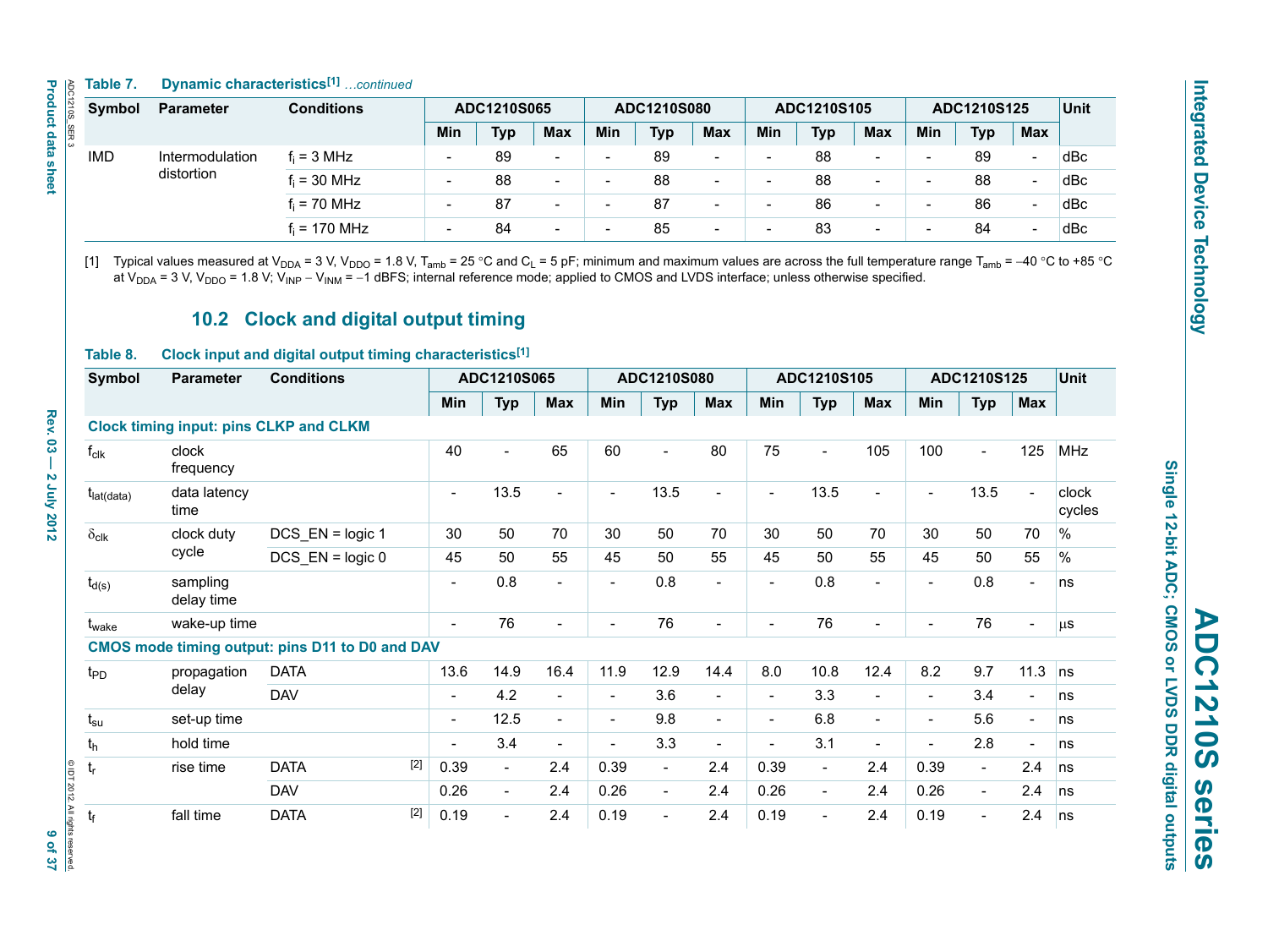#### **Table 8. Clock input and digital output timing characteristics[1]** *…continued*

| Symbol                                  | <b>Parameter</b> | <b>Conditions</b>                                                                           |                          | ADC1210S065              |                          | ADC1210S080              |                          | ADC1210S105              |                          | ADC1210S125              |                          | Unit                     |                          |                          |    |
|-----------------------------------------|------------------|---------------------------------------------------------------------------------------------|--------------------------|--------------------------|--------------------------|--------------------------|--------------------------|--------------------------|--------------------------|--------------------------|--------------------------|--------------------------|--------------------------|--------------------------|----|
|                                         |                  |                                                                                             | Min                      | <b>Typ</b>               | <b>Max</b>               | <b>Min</b>               | <b>Typ</b>               | <b>Max</b>               | <b>Min</b>               | <b>Typ</b>               | <b>Max</b>               | <b>Min</b>               | <b>Typ</b>               | <b>Max</b>               |    |
|                                         |                  | LVDS DDR mode timing output: pins D10_D11_P to D0_D1_P, D10_D11_M to D0_D1_M, DAVP and DAVM |                          |                          |                          |                          |                          |                          |                          |                          |                          |                          |                          |                          |    |
| propagation<br>$t_{\text{PD}}$<br>delay | <b>DATA</b>      | 3.3                                                                                         | 5.1                      | 7.6                      | 2.9                      | 4.6                      | 7.1                      | 2.5                      | 4.2                      | 6.8                      | 2.2                      | 4.0                      | 6.6                      | ns                       |    |
|                                         |                  | <b>DAV</b>                                                                                  |                          | 2.8                      | $\sim$                   | $\overline{\phantom{0}}$ | 2.5                      | $\overline{\phantom{a}}$ | $\overline{\phantom{0}}$ | 2.3                      | $\overline{\phantom{0}}$ |                          | 2.2                      | $\overline{\phantom{0}}$ | ns |
| $t_{\rm su}$                            | set-up time      |                                                                                             |                          | 5.4                      | $\overline{\phantom{0}}$ | $\overline{\phantom{0}}$ | 4.1                      | $\overline{\phantom{0}}$ | $\overline{\phantom{0}}$ | 2.6                      | $\overline{\phantom{a}}$ |                          | 1.9                      | $\overline{\phantom{a}}$ | ns |
| $t_{h}$                                 | hold time        |                                                                                             | $\overline{\phantom{0}}$ | 2.2                      | $\overline{\phantom{0}}$ | $\overline{\phantom{a}}$ | 2.0                      | $\sim$                   | $\overline{\phantom{a}}$ | 1.8                      | $\overline{\phantom{0}}$ | $\overline{\phantom{0}}$ | 1.7                      | $\overline{\phantom{a}}$ | ns |
| t,                                      | rise time        | $[3]$<br><b>DATA</b>                                                                        | 0.5                      | -                        | 5                        | 0.5                      | $\blacksquare$           | 5                        | 0.5                      | $\overline{\phantom{0}}$ | 5                        | 0.5                      | $\overline{\phantom{0}}$ | 5                        | ns |
|                                         |                  | <b>DAV</b>                                                                                  | 0.18                     | $\overline{\phantom{0}}$ | 2.4                      | 0.18                     | $\overline{\phantom{a}}$ | 2.4                      | 0.18                     | $\overline{\phantom{a}}$ | 2.4                      | 0.18                     | $\overline{\phantom{0}}$ | 2.4                      | ns |
| tr                                      | fall time        | $[3]$<br><b>DATA</b>                                                                        | 0.15                     |                          | 1.6                      | 0.15                     | $\overline{\phantom{a}}$ | 1.6                      | 0.15                     | $\overline{\phantom{0}}$ | 1.6                      | 0.15                     | $\overline{\phantom{0}}$ | 1.6                      | ns |

[1]  $\;$  Typical values measured at V<sub>DDA</sub> = 3 V, V<sub>DDO</sub> = 1.8 V, T<sub>amb</sub> = 25 °C and C<sub>L</sub> = 5 pF; minimum and maximum values are across the full temperature range T<sub>amb</sub> = –40 °C to +85 °C at V<sub>DDA</sub> = 3 V, V<sub>DDO</sub> = 1.8 V; V<sub>INP</sub> – V<sub>INM</sub> = –1 dBFS; internal reference mode; applied to CMOS and LVDS interface; unless otherwise specified.

[2] Measured between 20 % to 80 % of  $V_{DDO}$ .

[3] Rise time measured from  $-50$  mV to  $+50$  mV; fall time measured from  $+50$  mV to  $-50$  mV.

ADC1210S\_SER 3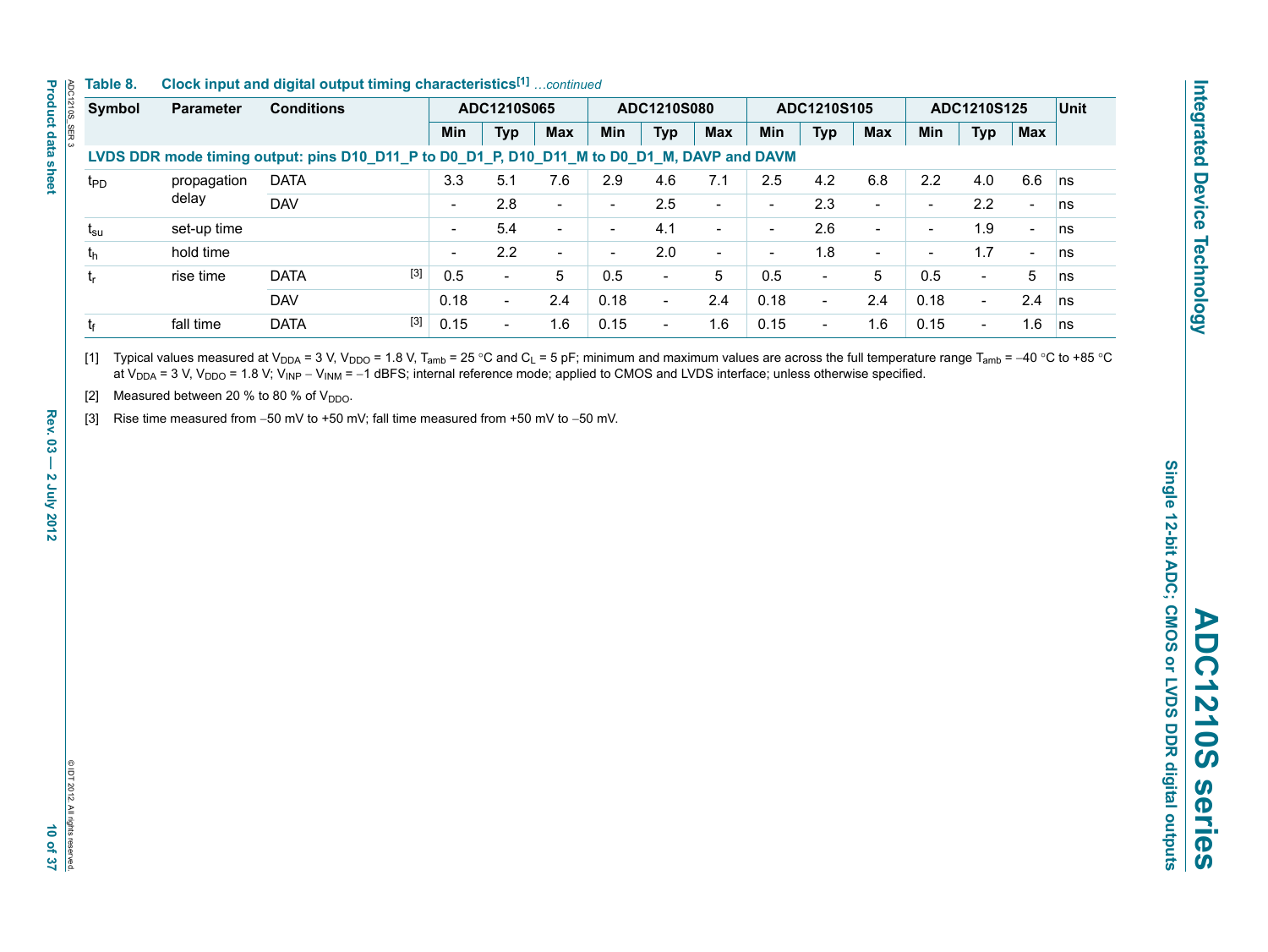#### **Single 12-bit ADC; CMOS or LVDS DDR digital outputs**



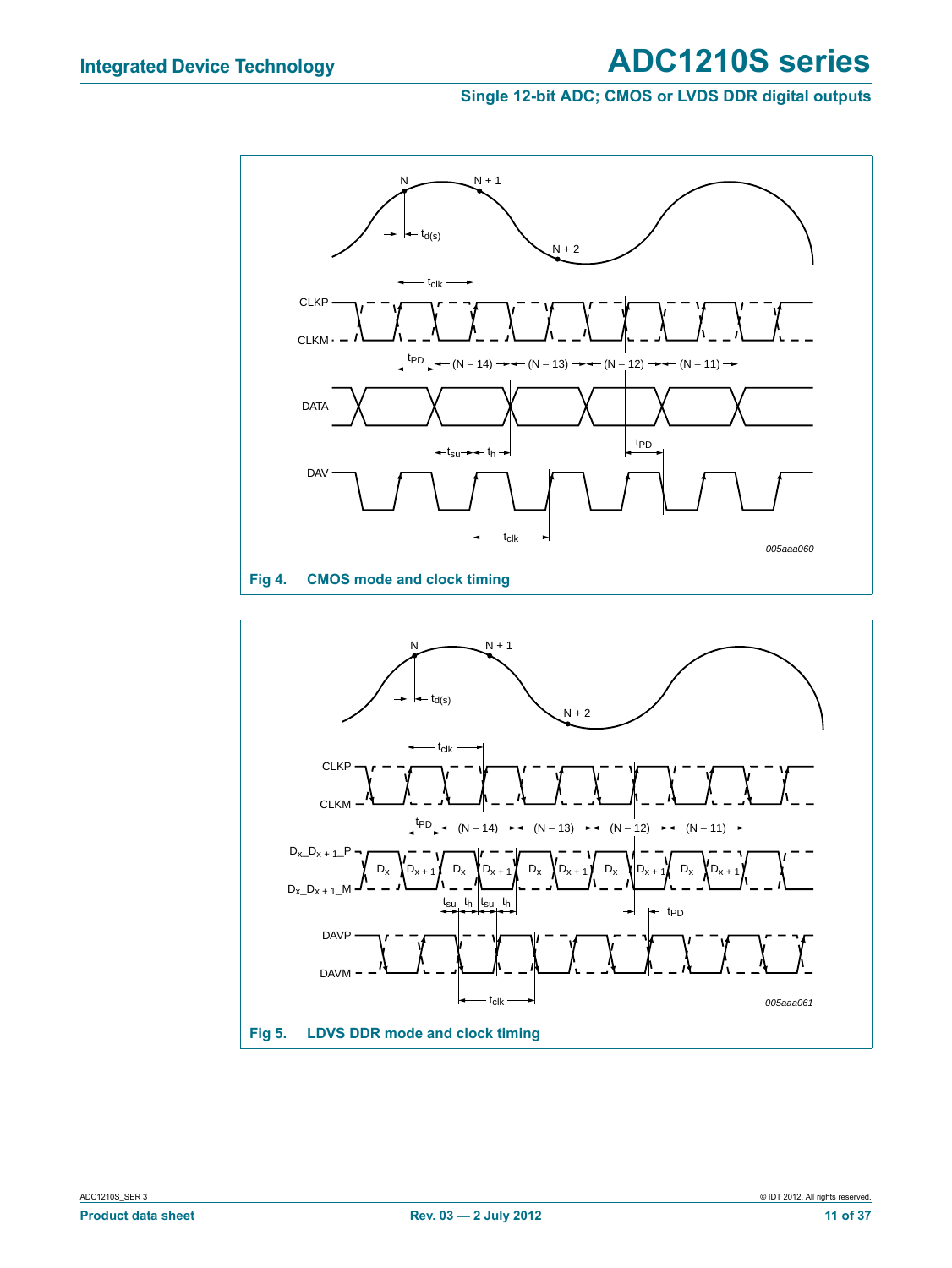#### **10.3 SPI timings**

| Table 9.                     | SPI timings characteristics <sup>[1]</sup> |                   |                          |            |                          |      |
|------------------------------|--------------------------------------------|-------------------|--------------------------|------------|--------------------------|------|
| Symbol                       | <b>Parameter</b>                           | <b>Conditions</b> | <b>Min</b>               | <b>Typ</b> | Max                      | Unit |
| $t_{w(SCLK)}$                | SCLK pulse width                           |                   |                          | 40         | $\blacksquare$           | ns   |
| $t_{w(SCLKH)}$               | SCLK HIGH pulse width                      |                   |                          | 16         |                          | ns   |
| $t_{w(SCLKL)}$               | SCLK LOW pulse width                       |                   | $\overline{\phantom{a}}$ | 16         | $\blacksquare$           | ns   |
| $t_{\rm su}$                 | set-up time                                | data to SCLK HIGH | $\overline{\phantom{a}}$ | 5          | $\overline{a}$           | ns   |
|                              |                                            | CS to SCLK HIGH   | $\overline{\phantom{a}}$ | 5          | $\overline{\phantom{a}}$ | ns   |
| th                           | hold time                                  | data to SCLK HIGH | $\overline{\phantom{0}}$ | 2          | $\overline{a}$           | ns   |
|                              |                                            | CS to SCLK HIGH   | ۰                        | 2          | $\overline{\phantom{0}}$ | ns   |
| $f_{\text{clk}(\text{max})}$ | maximum clock frequency                    |                   |                          | 25         |                          | MHz  |

[1] Typical values measured at V<sub>DDA</sub> = 3 V, V<sub>DDO</sub> = 1.8 V, T<sub>amb</sub> = 25 °C and C<sub>L</sub> = 5 pF; minimum and maximum values are across the full temperature range T<sub>amb</sub> = –40 °C to +85 °C at V<sub>DDA</sub> = 3 V, V<sub>DDO</sub> = 1.8 V.

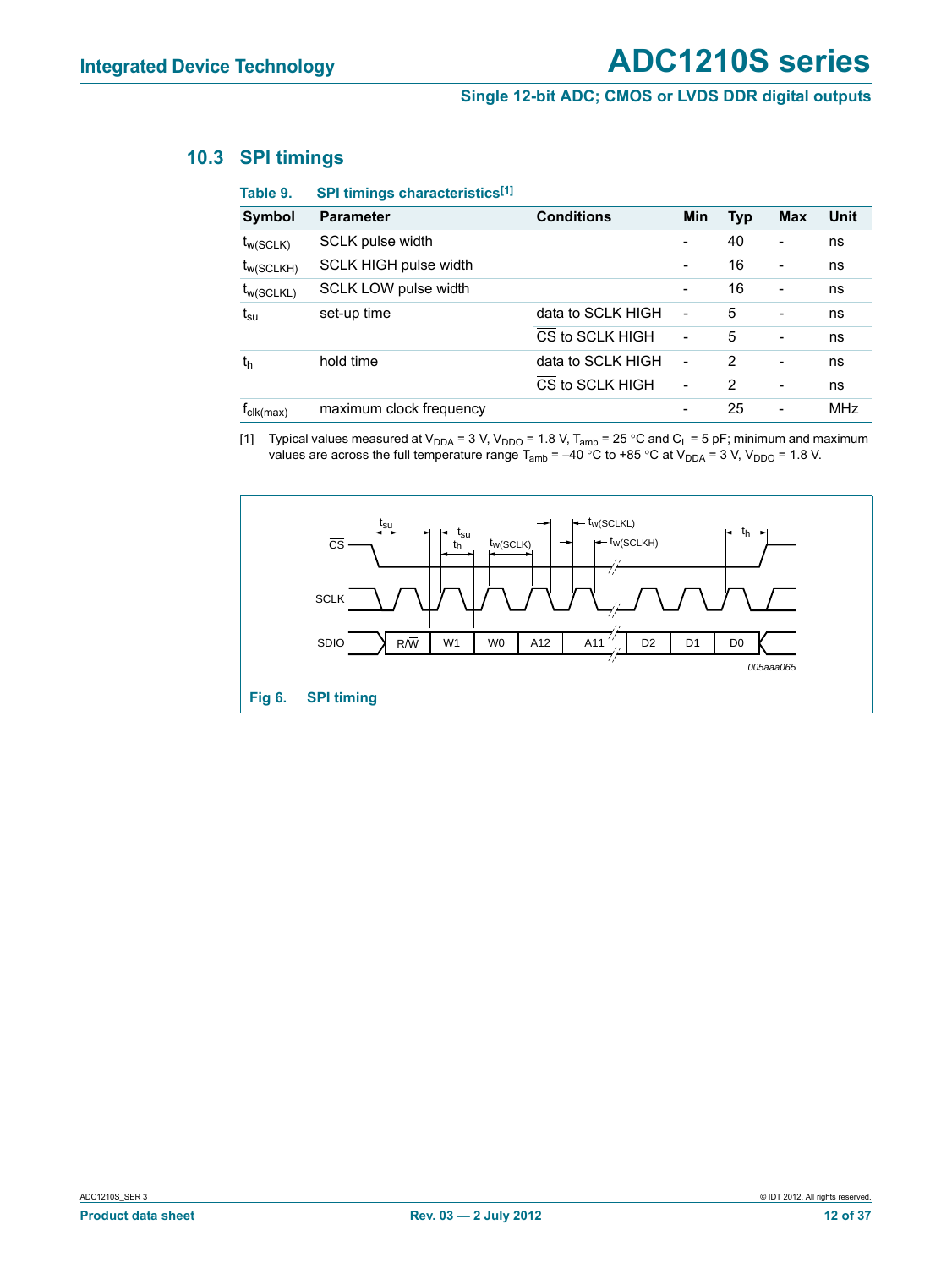#### **Single 12-bit ADC; CMOS or LVDS DDR digital outputs**



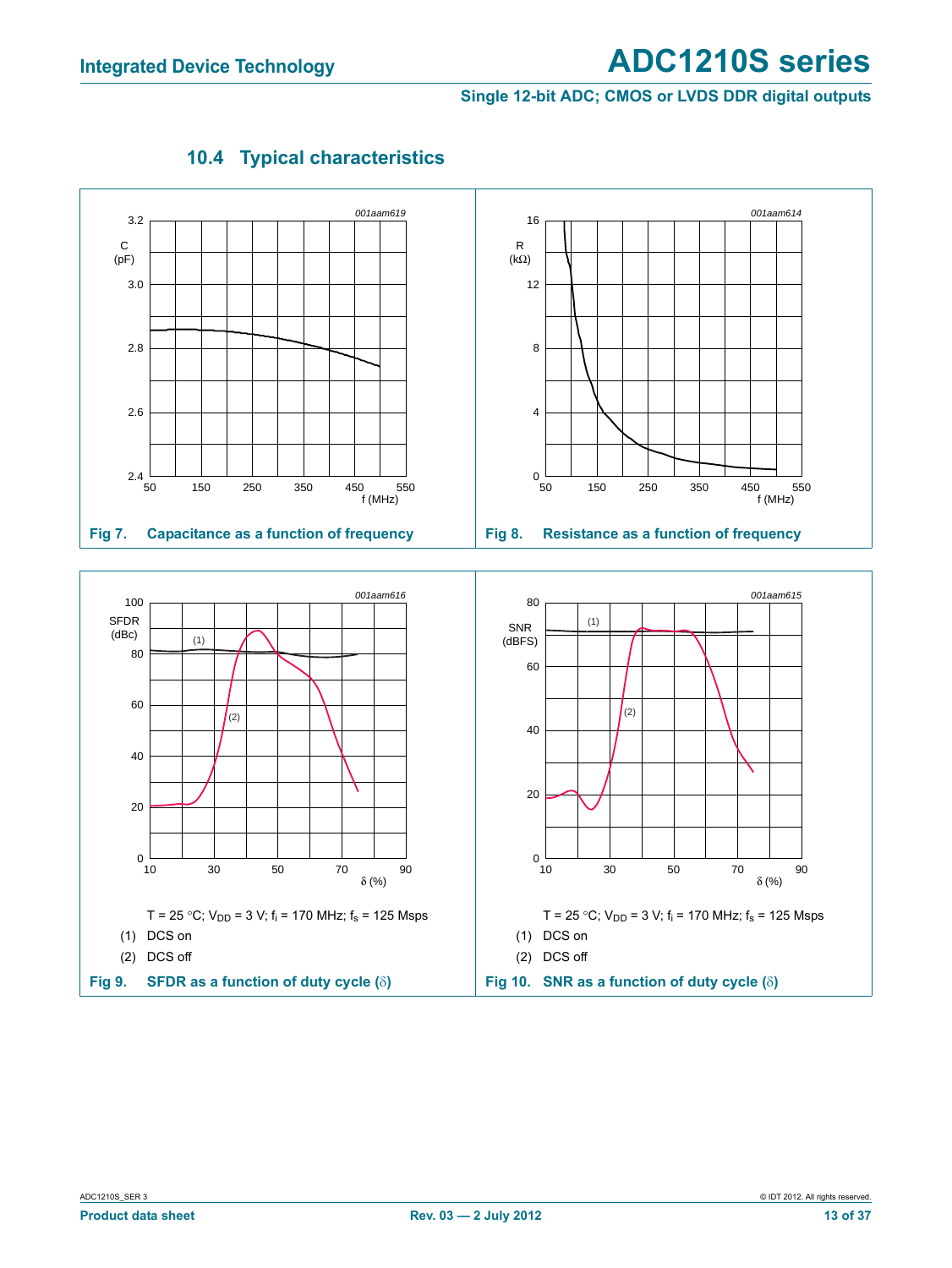#### **Single 12-bit ADC; CMOS or LVDS DDR digital outputs**

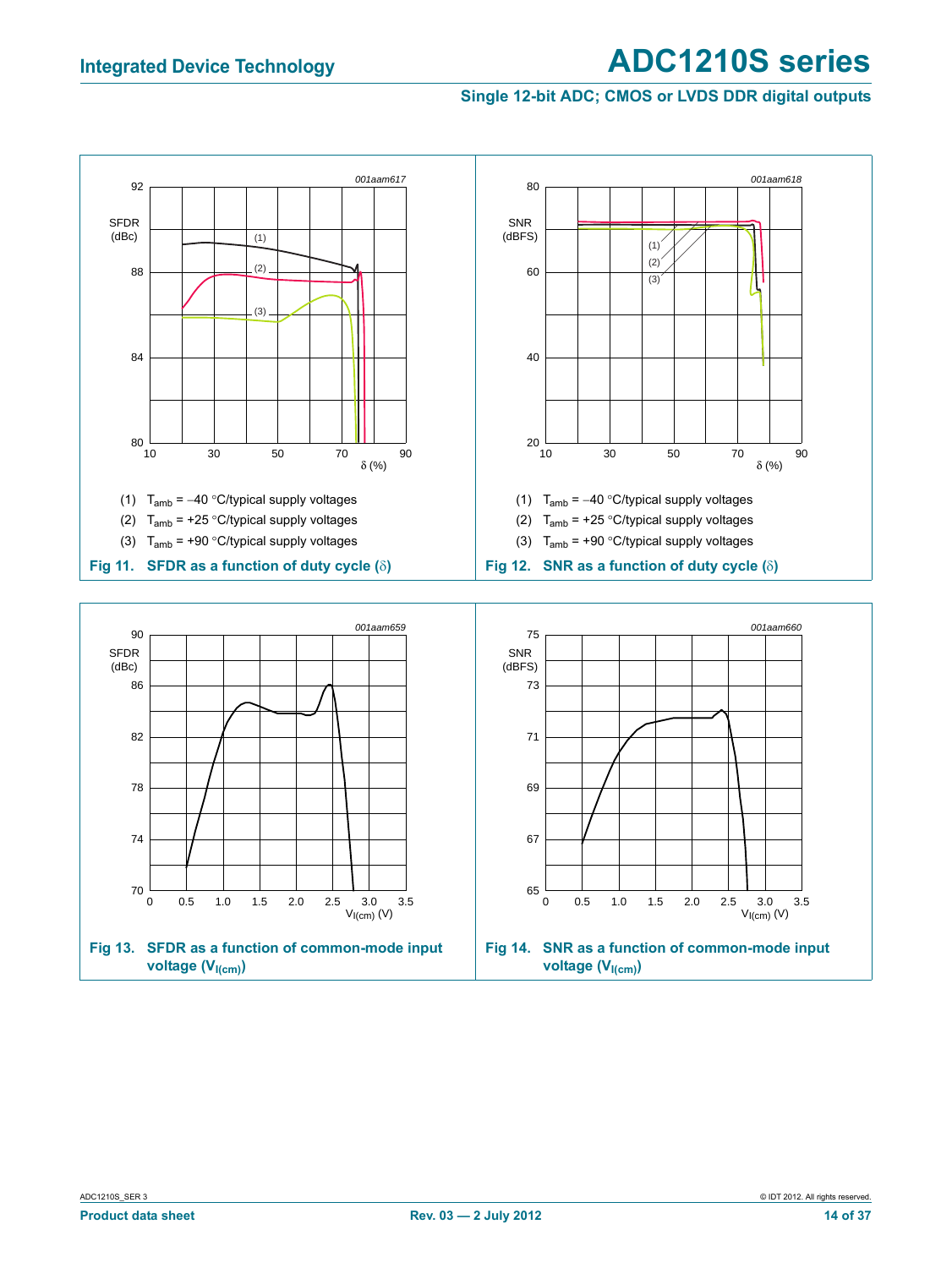## **11. Application information**

#### **11.1 Device control**

The ADC1210S can be controlled via SPI or directly via the I/O pins (Pin control mode).

#### **11.1.1 SPI and Pin control modes**

The device enters Pin control mode at power-up, and remains in this mode as long as pin CS is held HIGH. In Pin control mode, the SPI pins SDIO, CS and SCLK are used as static control pins.

SPI control mode is enabled by forcing pin  $\overline{\text{CS}}$  LOW. Once SPI control mode has been enabled, the device remains in this mode. The transition from Pin control mode to SPI control mode is illustrated in Figure 15.



When the device enters SPI control mode, the output data standard and data format are determined by the level on pin SDIO at the instant a transition is triggered by a falling edge on pin CS.

#### **11.1.2 Operating mode selection**

The active ADC1210S operating mode (Power-up, Power-down or Sleep) can be selected via the SPI interface (see Table 20) or by using pins PWD and OE in Pin control mode, as described in Table 10.

| <b>Pin PWD</b> | Pin OE      | <b>Operating mode</b> | Output high-Z |
|----------------|-------------|-----------------------|---------------|
| LOW            | LOW         | Power-up              | no            |
| LOW            | <b>HIGH</b> | Power-up              | <b>ves</b>    |
| <b>HIGH</b>    | LOW         | Sleep                 | yes           |
| <b>HIGH</b>    | <b>HIGH</b> | Power-down            | yes           |

#### **Table 10. Operating mode selection via pin PWD and OE**

#### **11.1.3 Selecting the output data standard**

The output data standard (CMOS or LVDS DDR) can be selected via the SPI interface (see Table 23) or by using pin ODS in Pin control mode. LVDS DDR is selected when ODS is HIGH, otherwise CMOS is selected.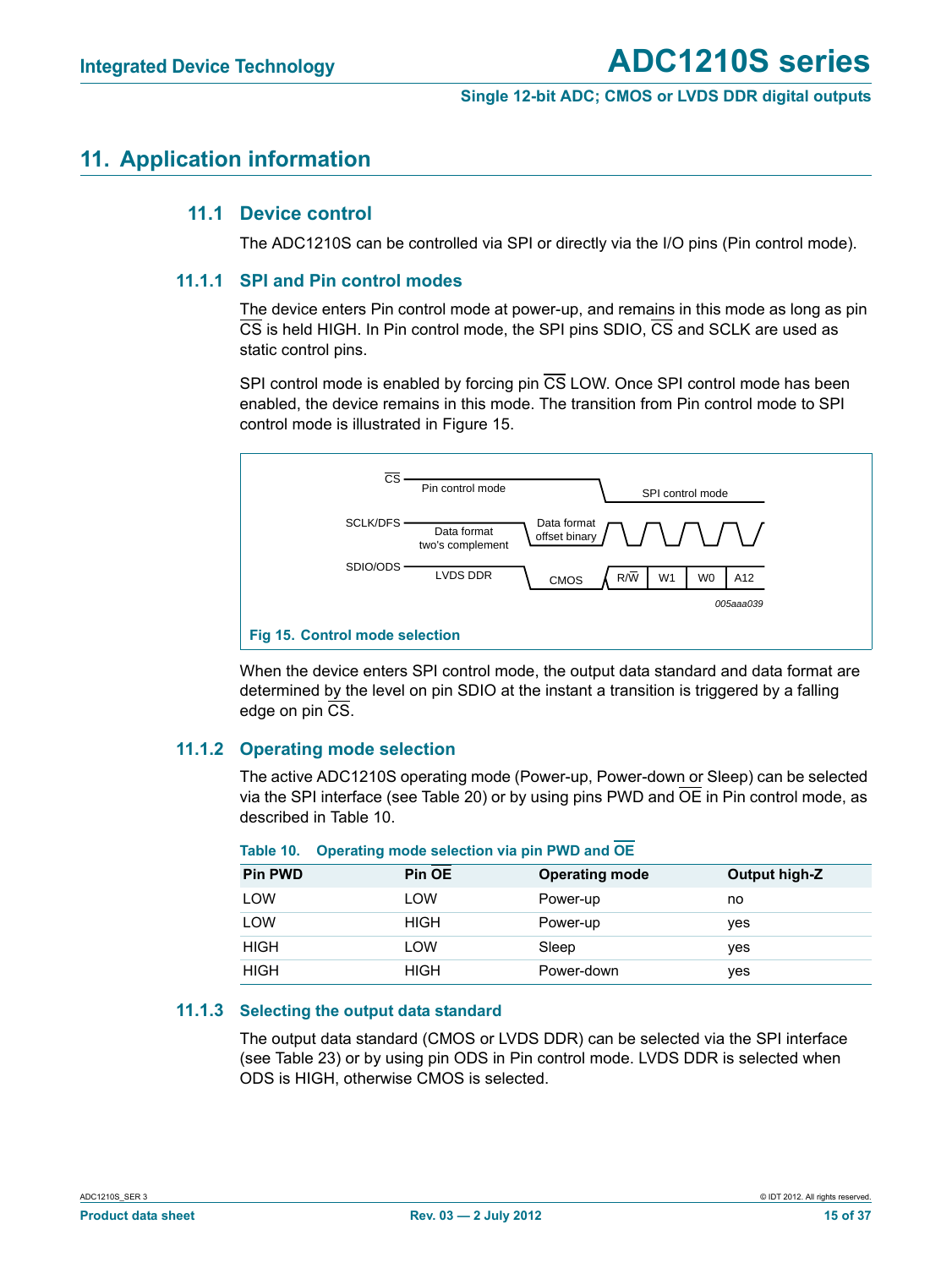#### **11.1.4 Selecting the output data format**

The output data format can be selected via the SPI interface (offset binary, two's complement or gray code; see Table 23) or by using pin DFS in Pin control mode (offset binary or two's complement). Offset binary is selected when DFS is LOW. When DFS is HIGH, two's complement is selected.

#### **11.2 Analog inputs**

#### **11.2.1 Input stage**

The analog input of the ADC1210S supports a differential or a single-ended input drive. Optimal performance is achieved using differential inputs with the common-mode input voltage ( $V_{I(cm)}$ ) on pins INP and INM set to 0.5 $V_{DDA}$ .

The full-scale analog input voltage range is configurable between 1 V (p-p) and 2 V (p-p) via a programmable internal reference (see Section 11.3 and Table 22).

The equivalent circuit of the sample and hold input stage, including Electrostatic Discharge (ESD) protection and circuit and package parasitics, is shown in Figure 16.



The sample phase occurs when the internal clock (derived from the clock signal on pin CLKP/CLKM) is HIGH. The voltage is then held on the sampling capacitors. When the clock signal goes LOW, the stage enters the hold phase and the voltage information is transmitted to the ADC core.

#### **11.2.2 Anti-kickback circuitry**

Anti-kickback circuitry (R-C filter in Figure 17) is needed to counteract the effects of a charge injection generated by the sampling capacitance.

The RC filter is also used to filter noise from the signal before it reaches the sampling stage. The value of the capacitor should be chosen to maximize noise attenuation without degrading the settling time excessively.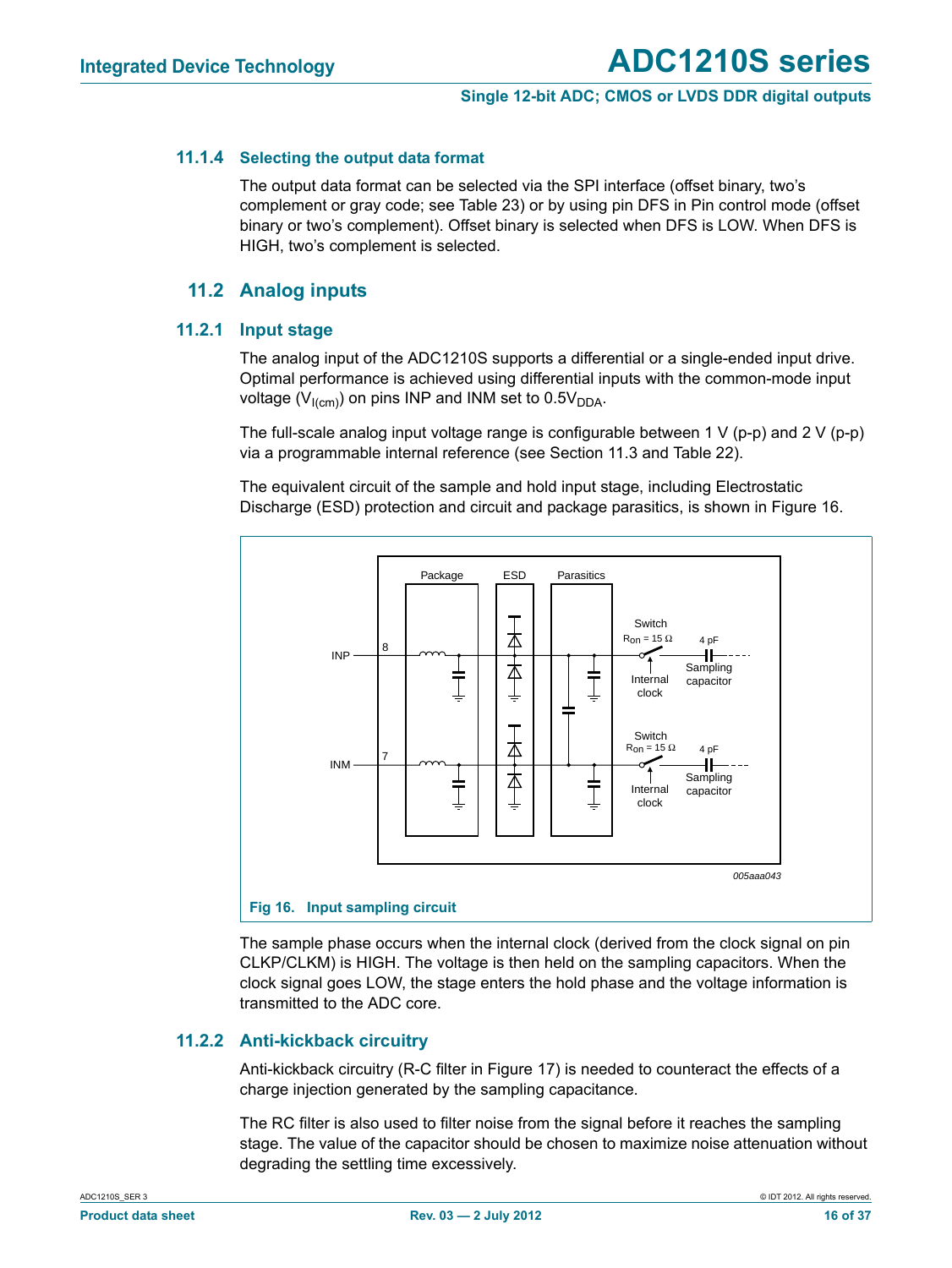#### **Single 12-bit ADC; CMOS or LVDS DDR digital outputs**



The component values are determined by the input frequency and should be selected so as not to affect the input bandwidth.

| Input frequency | R           |      |
|-----------------|-------------|------|
| 3 MHz           | $25 \Omega$ | 12pF |
| 70 MHz          | 12 $\Omega$ | 8 pF |
| 170 MHz         | 12 $\Omega$ | 8 pF |

#### **Table 11. RC coupling versus input frequency, typical values**

#### **11.2.3 Transformer**

The configuration of the transformer circuit is determined by the input frequency. The configuration shown in Figure 18 would be suitable for a baseband application.



The configuration shown in Figure 19 is recommended for high frequency applications. In both cases, the choice of transformer is a compromise between cost and performance.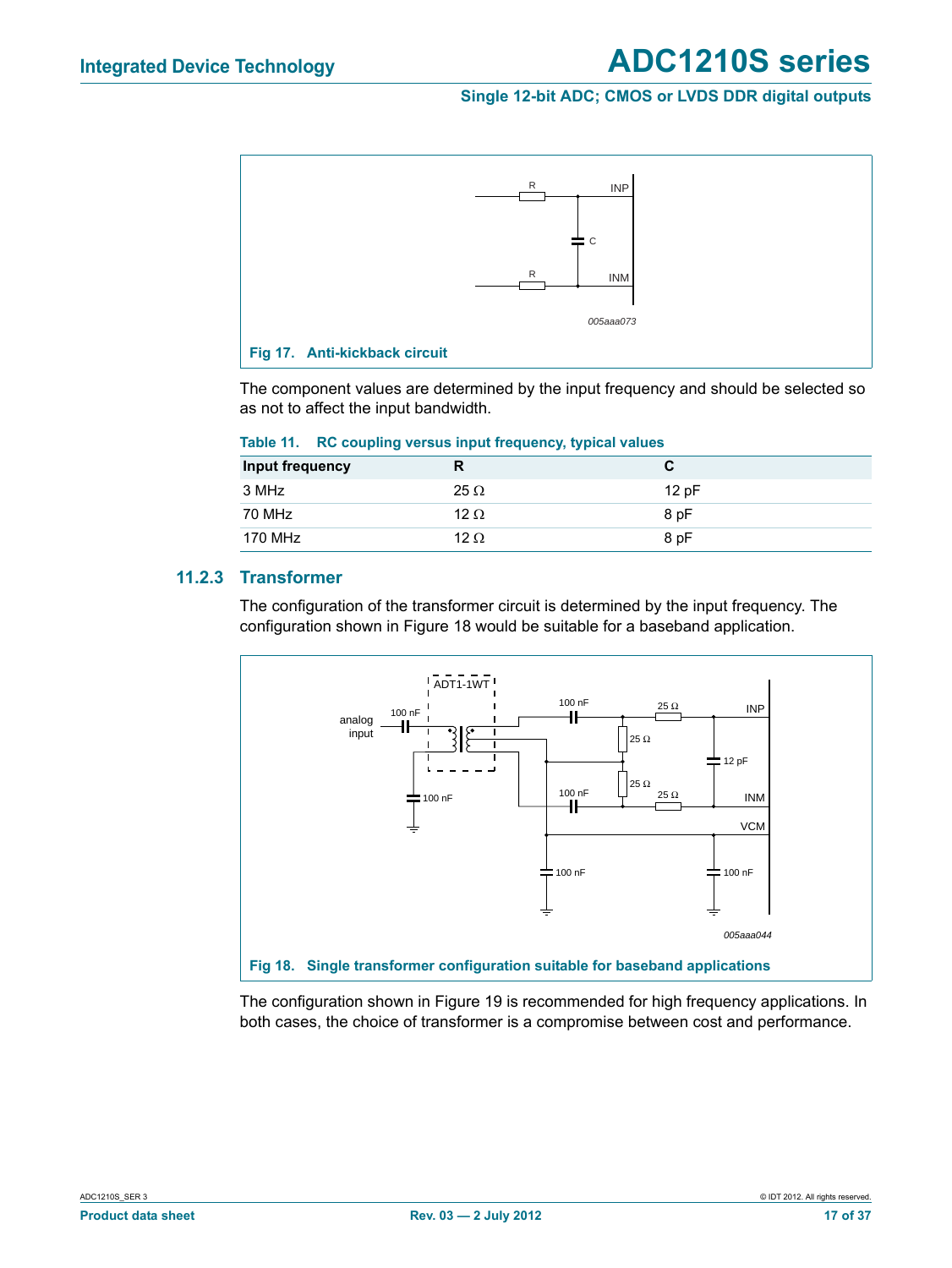#### **Single 12-bit ADC; CMOS or LVDS DDR digital outputs**



#### **11.3 System reference and power management**

#### **11.3.1 Internal/external references**

The ADC1210S has a stable and accurate built-in internal reference voltage to adjust the ADC full-scale. This reference voltage can be set internally via SPI or with pins VREF and SENSE (programmable in 1 dB steps between 0 dB and  $-6$  dB via control bits INTREF[2:0] when bit INTREF\_EN = logic 1; see Table 22). See Figure 21 to Figure 24. The equivalent reference circuit is shown in Figure 20. An external reference is also possible by providing a voltage on pin VREF as described in Figure 23.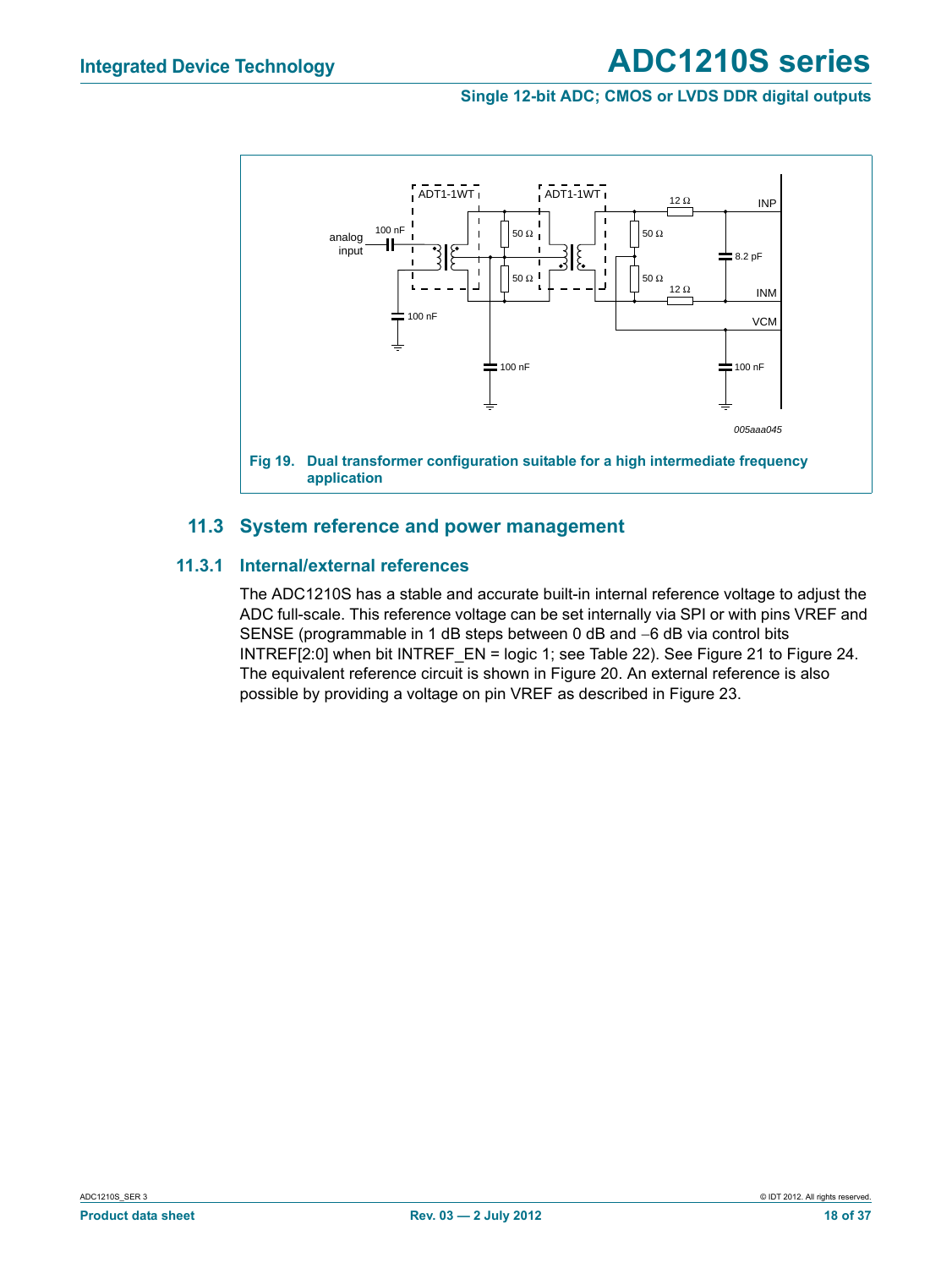#### **Single 12-bit ADC; CMOS or LVDS DDR digital outputs**



If bit INTREF\_EN is set to logic 0, the reference voltage is determined either internally or externally as detailed in Table 12.

#### **Table 12. Reference selection**

| <b>Selection</b>                | <b>SPI bit</b><br><b>INTREF EN</b> | <b>SENSE pin</b>           | <b>VREF</b> pin                                     | Full-scale (p-p) |
|---------------------------------|------------------------------------|----------------------------|-----------------------------------------------------|------------------|
| internal<br>(Figure 21)         | 0                                  | AGND                       | 330 pF capacitor to AGND 2 V                        |                  |
| internal<br>(Figure 22)         | 0                                  | a 330 pF capacitor to AGND | pin VREF connected to pin SENSE and via 1 V         |                  |
| external<br>(Figure 23)         | 0                                  | Vnna                       | external voltage between<br>$0.5$ V and 1 $V^{[1]}$ | 1 V to 2 V       |
| internal via SPI<br>(Figure 24) | - 1                                | 330 pF capacitor to AGND   | pin VREF connected to pin SENSE and via 1 V to 2 V  |                  |

[1] The voltage on pin VREF is doubled internally to generate the internal reference voltage.

Figure 21 to Figure 24 illustrate how to connect the SENSE and VREF pins to select the required reference voltage source.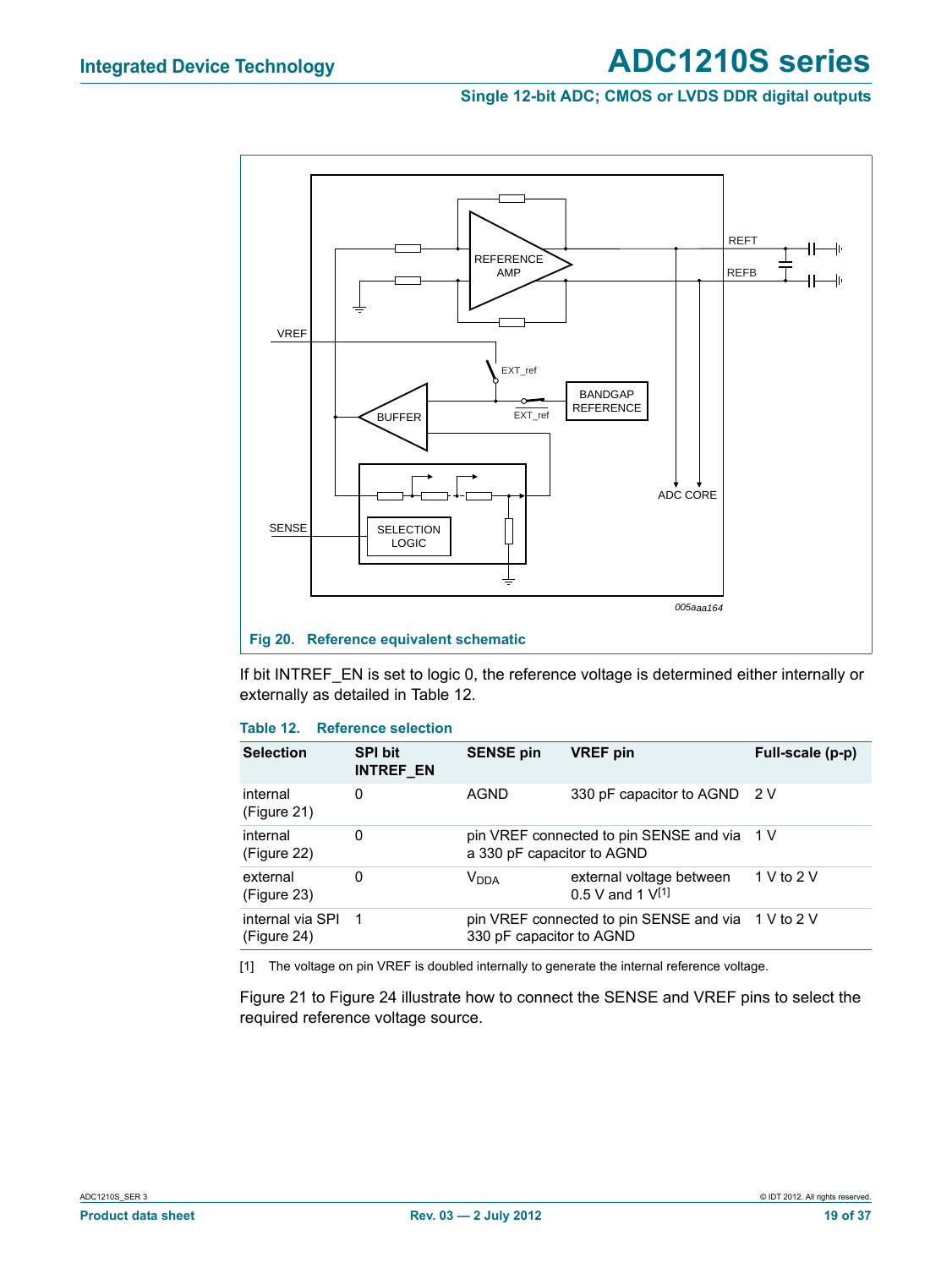#### **Single 12-bit ADC; CMOS or LVDS DDR digital outputs**



#### **11.3.2 Programmable full-scale**

The full-scale is programmable between 1 V (peak-to-peak) to 2 V (peak-to-peak) (see Table 13).

#### **Table 13. Reference SPI gain control**

| <b>INTREF[2:0]</b> | Gain (dB) | Full-scale (V (p-p)) |
|--------------------|-----------|----------------------|
| 000                | 0         | 2                    |
| 001                | $-1$      | 1.78                 |
| 010                | $-2$      | 1.59                 |
| 011                | $-3$      | 1.42                 |
| 100                | -4        | 1.26                 |
| 101                | $-5$      | 1.12                 |
| 110                | $-6$      | 1                    |
| 111                | reserved  | X                    |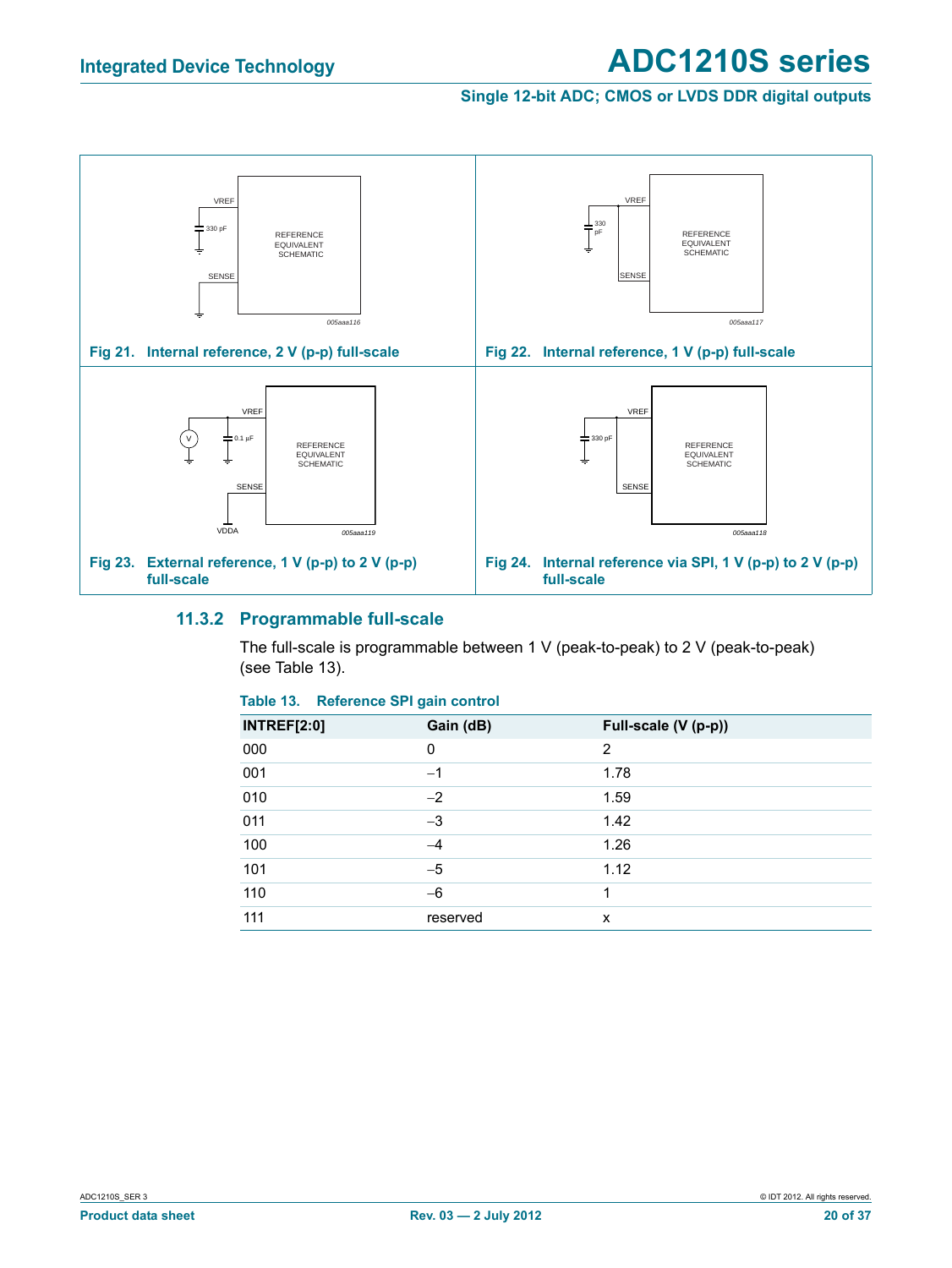#### **11.3.3 Common-mode output voltage (V<sub>O(cm)</sub>)**

A 0.1  $\mu$ F filter capacitor should be connected between pin VCM and ground to ensure a low-noise common-mode output voltage. When AC-coupled, pin VCM can then be used to set the common-mode reference for the analog inputs, for instance via a transformer middle point.



#### **11.3.4 Biasing**

The common-mode input voltage ( $V<sub>l(cm)</sub>$ ) on pins INP and INM should be set externally to  $0.5V<sub>DDA</sub>$  for optimal performance and should always be between 0.9 V and 2 V.

#### **11.4 Clock input**

#### **11.4.1 Drive modes**

The ADC1210S can be driven differentially (LVPECL). It can also be driven by a single-ended Low Voltage Complementary Metal Oxide Semiconductor (LVCMOS) signal connected to pin CLKP (pin CLKM should be connected to ground via a capacitor) or pin CLKM (pin CLKP should be connected to ground via a capacitor).

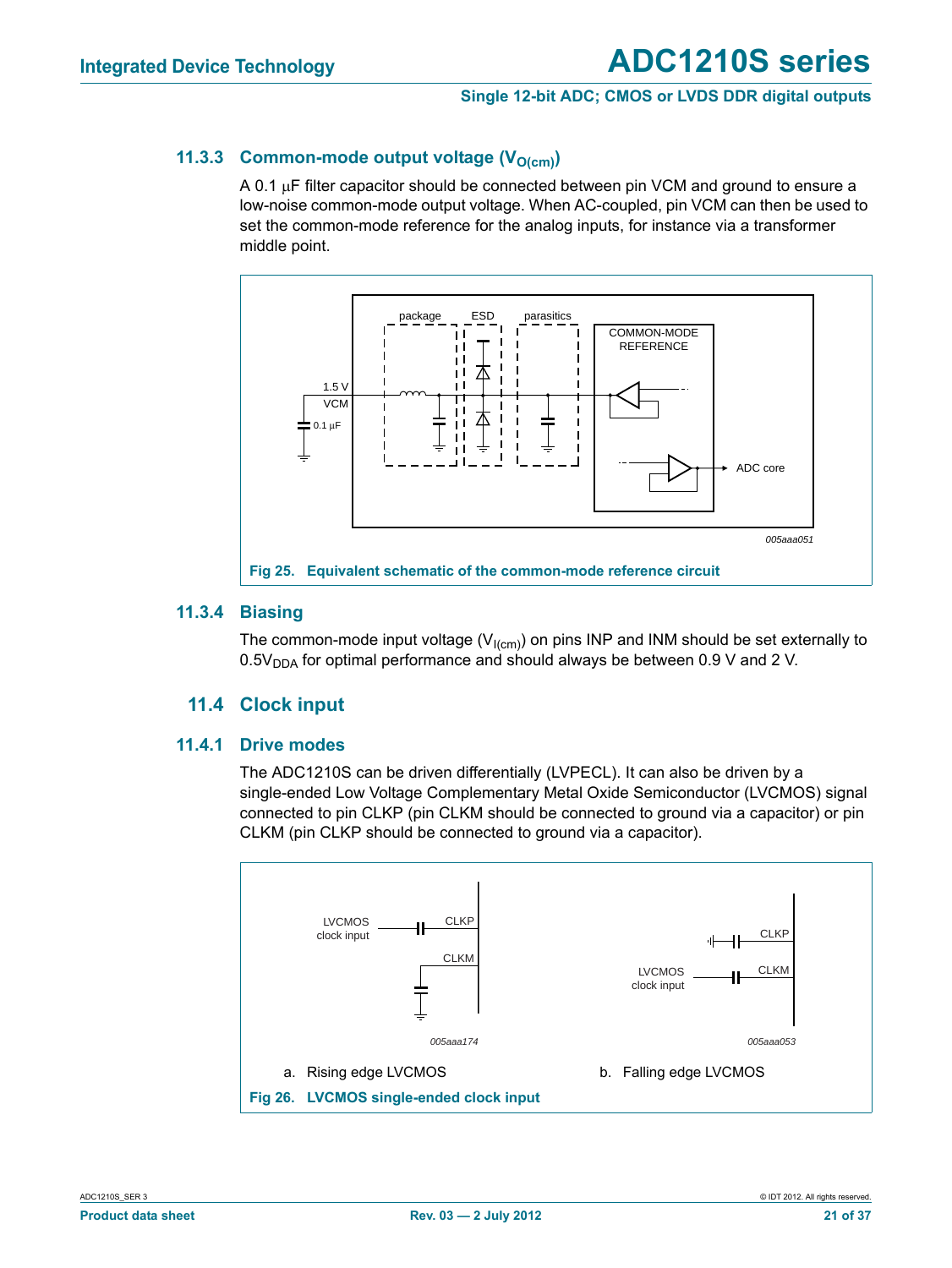#### **Single 12-bit ADC; CMOS or LVDS DDR digital outputs**



#### **11.4.2 Equivalent input circuit**

The equivalent circuit of the input clock buffer is shown in Figure 28. The common-mode voltage of the differential input stage is set via internal  $5 \text{ k}\Omega$  resistors.

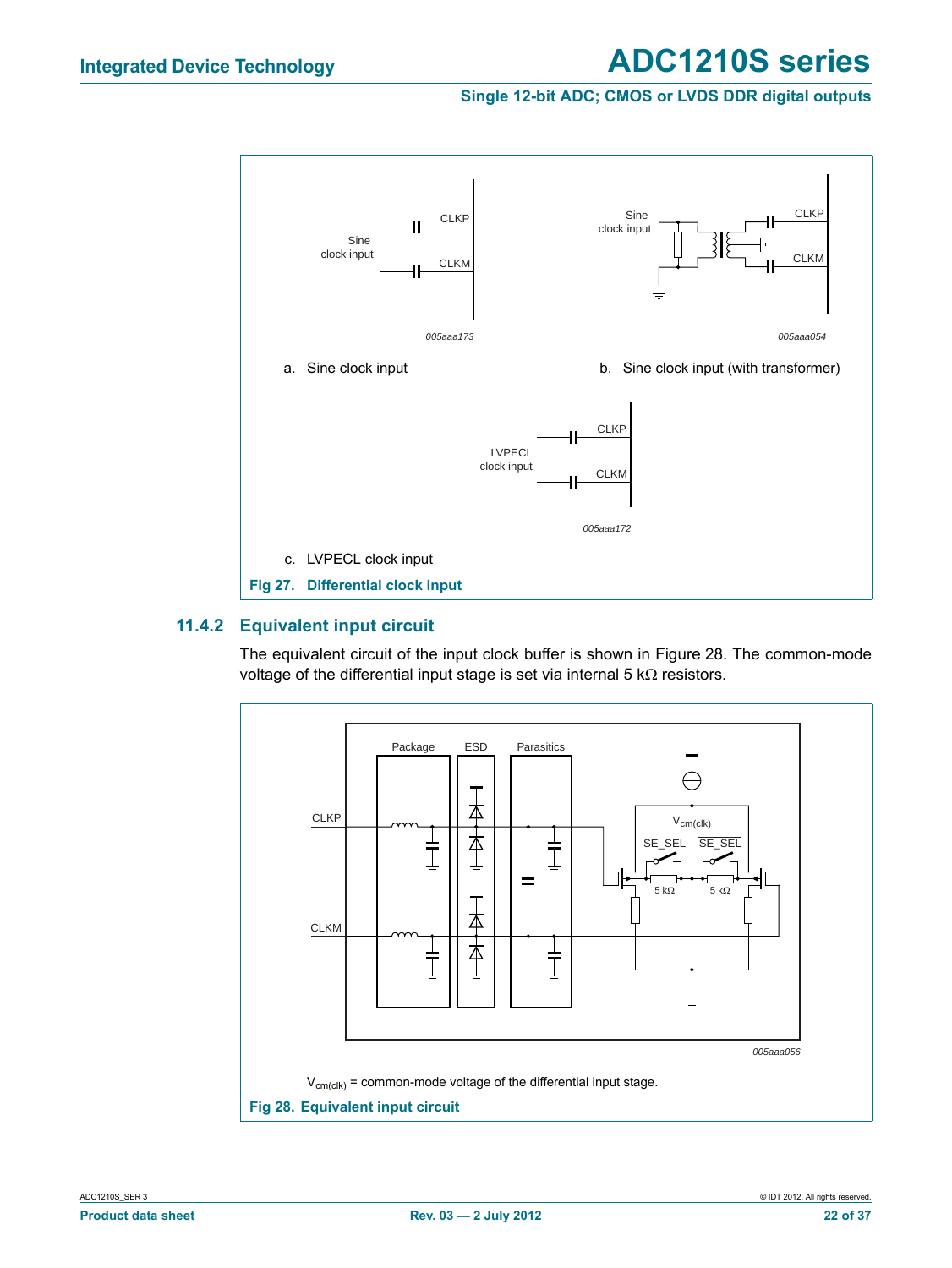Single-ended or differential clock inputs can be selected via the SPI interface (see Table 21). If single-ended is enabled, the input pin (CLKM or CLKP) is selected via control bit SE\_SEL.

If single-ended is implemented without setting bit SE\_SEL to the appropriate value, the unused pin should be connected to ground via a capacitor.

#### **11.4.3 Duty cycle stabilizer**

The duty cycle stabilizer can improve the overall performance of the ADC by compensating the duty cycle of the input clock signal. When the duty cycle stabilizer is active (bit DCS  $EN =$  logic 1; see Table 21), the circuit can handle signals with duty cycles of between 30 % and 70 % (typical). When the duty cycle stabilizer is disabled (DCS  $EN =$  logic 0), the input clock signal should have a duty cycle of between 45 % and 55 %.

#### **11.4.4 Clock input divider**

The ADC1210S contains an input clock divider that divides the incoming clock by a factor of 2 (when bit CLKDIV = logic 1; see Table 21). This feature allows the user to deliver a higher clock frequency with better jitter performance, leading to a better SNR result once acquisition has been performed.

#### **11.5 Digital outputs**

#### **11.5.1 Digital output buffers: CMOS mode**

The digital output buffers can be configured as CMOS by setting bit LVDS\_CMOS to logic 0 (see Table 23).

Each digital output has a dedicated output buffer. The equivalent circuit of the CMOS digital output buffer is shown in Figure 29. The buffer is powered by a separate power supply, pins OGND and VDDO, to ensure 1.8 V to 3.3 V compatibility and is isolated from the ADC core. Each buffer can be loaded by a maximum of 10 pF.

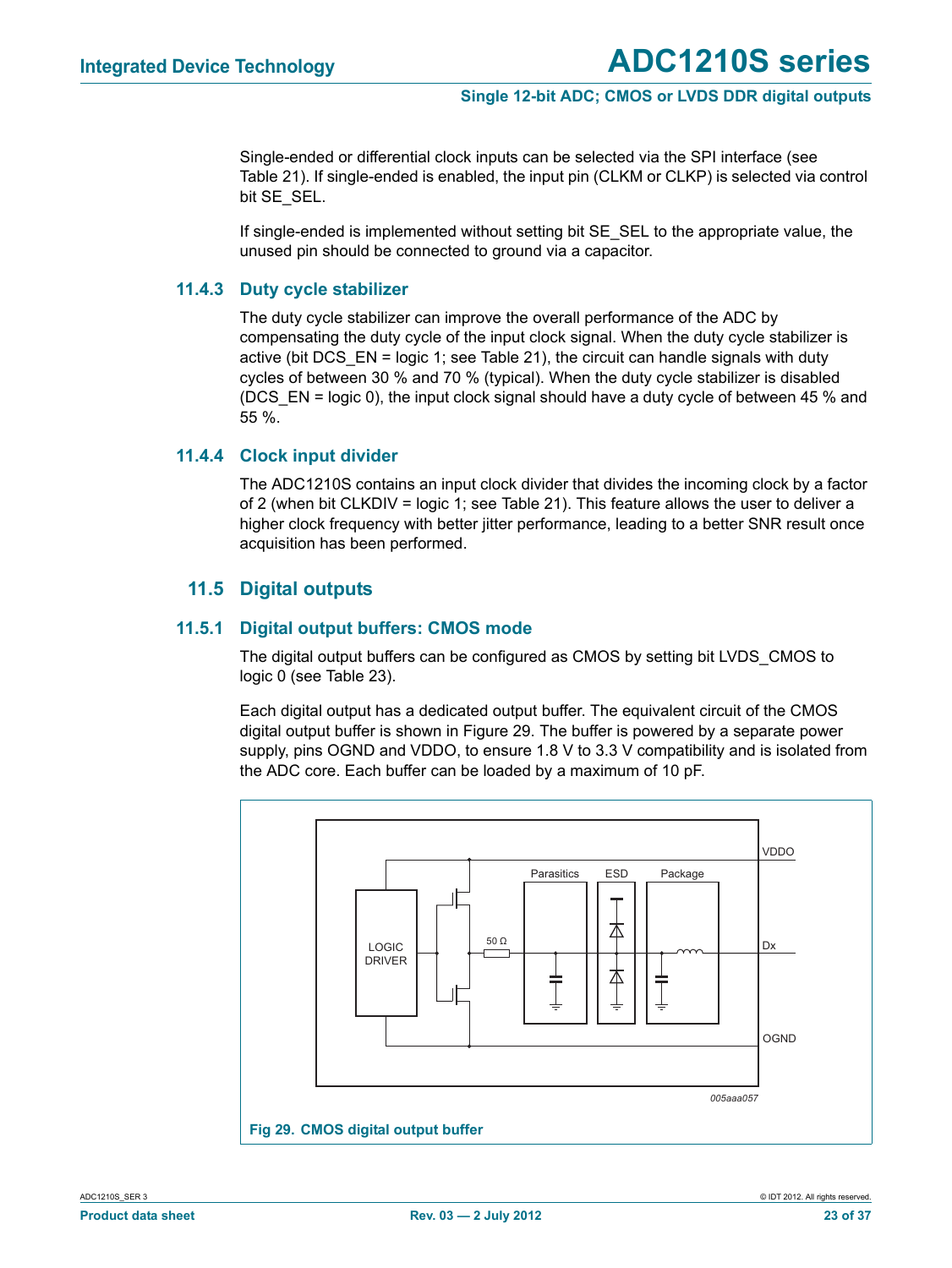The output resistance is 50  $\Omega$  and is the combination of an internal resistor and the equivalent output resistance of the buffer. There is no need for an external damping resistor. The drive strength of both data and DAV buffers can be programmed via the SPI in order to adjust the rise and fall times of the output digital signals (see Table 30).

#### **11.5.2 Digital output buffers: LVDS DDR mode**

The digital output buffers can be configured as LVDS DDR by setting bit LVDS\_CMOS to logic 1 (see Table 23).



Each output should be terminated externally with a 100  $\Omega$  resistor (typical) at the receiver side (Figure 30) or internally via SPI control bits LVDS INT TER[2:0] (see Figure 31 and Table 32).



The default LVDS DDR output buffer current is set to 3.5 mA. It can be programmed via the SPI (bits DAVI[1:0] and DATAI[1:0]; see Table 31) in order to adjust the output logic voltage levels.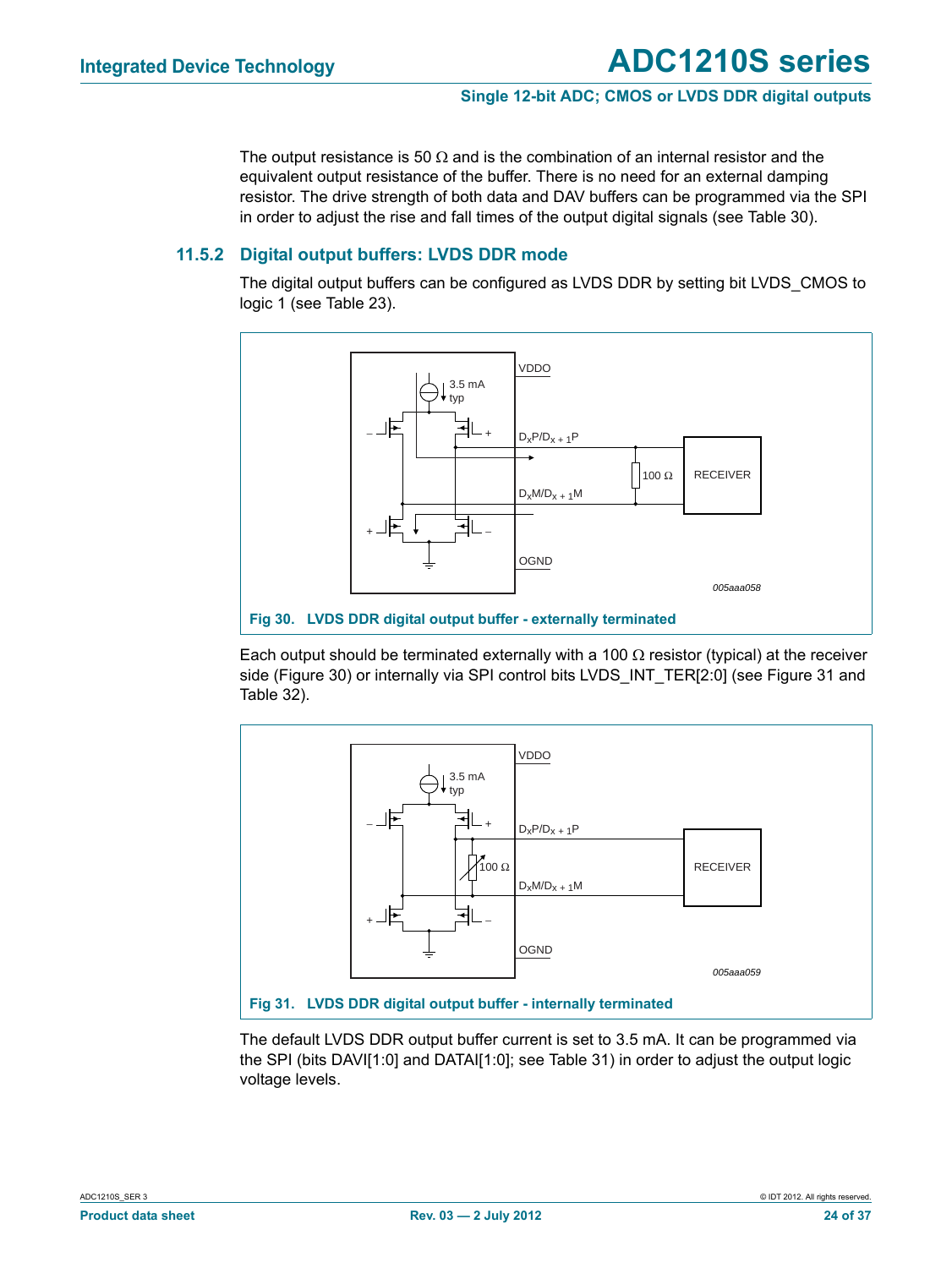| Table 14. |  | <b>LVDS DDR output register 2</b> |  |
|-----------|--|-----------------------------------|--|
|           |  |                                   |  |

| LVDS_INT_TER[2:0] | Resistor value $(\Omega)$ |
|-------------------|---------------------------|
| 000               | no internal termination   |
| 001               | 300                       |
| 010               | 180                       |
| 011               | 110                       |
| 100               | 150                       |
| 101               | 100                       |
| 110               | 81                        |
| 111               | 60                        |

#### **11.5.3 DAta Valid (DAV) output clock**

A data valid output clock signal (DAV) can be used to capture the data delivered by the ADC1210S. Detailed timing diagrams for CMOS and LVDS DDR modes are shown in Figure 4 and Figure 5 respectively.

#### **11.5.4 Out-of-Range (OTR)**

An out-of-range signal is provided on pin OTR. The latency of OTR is fourteen clock cycles. The OTR response can be speeded up by enabling Fast OTR (bit FASTOTR = logic 1; see Table 29). In this mode, the latency of OTR is reduced to only four clock cycles. The Fast OTR detection threshold (below full-scale) can be programmed via bits FASTOTR\_DET[2:0].

| FASTOTR_DET[2:0] | Detection level (dB) |
|------------------|----------------------|
| 000              | $-20.56$             |
| 001              | $-16.12$             |
| 010              | $-11.02$             |
| 011              | $-7.82$              |
| 100              | $-5.49$              |
| 101              | $-3.66$              |
| 110              | $-2.14$              |
| 111              | $-0.86$              |

#### **Table 15. Fast OTR register**

#### **11.5.5 Digital offset**

By default, the ADC1210S delivers output code that corresponds to the analog input. However it is possible to add a digital offset to the output code via the SPI (bits DIG\_OFFSET[5:0]; see Table 25).

#### **11.5.6 Test patterns**

For test purposes, the ADC1210S can be configured to transmit one of a number of predefined test patterns (via bits TESTPAT\_SEL[2:0]; see Table 26). A custom test pattern can be defined by the user (TESTPAT\_USER[11:0]; see Table 27 and Table 28) and is selected when TESTPAT\_SEL[2:0] = 101. The selected test pattern is transmitted regardless of the analog input.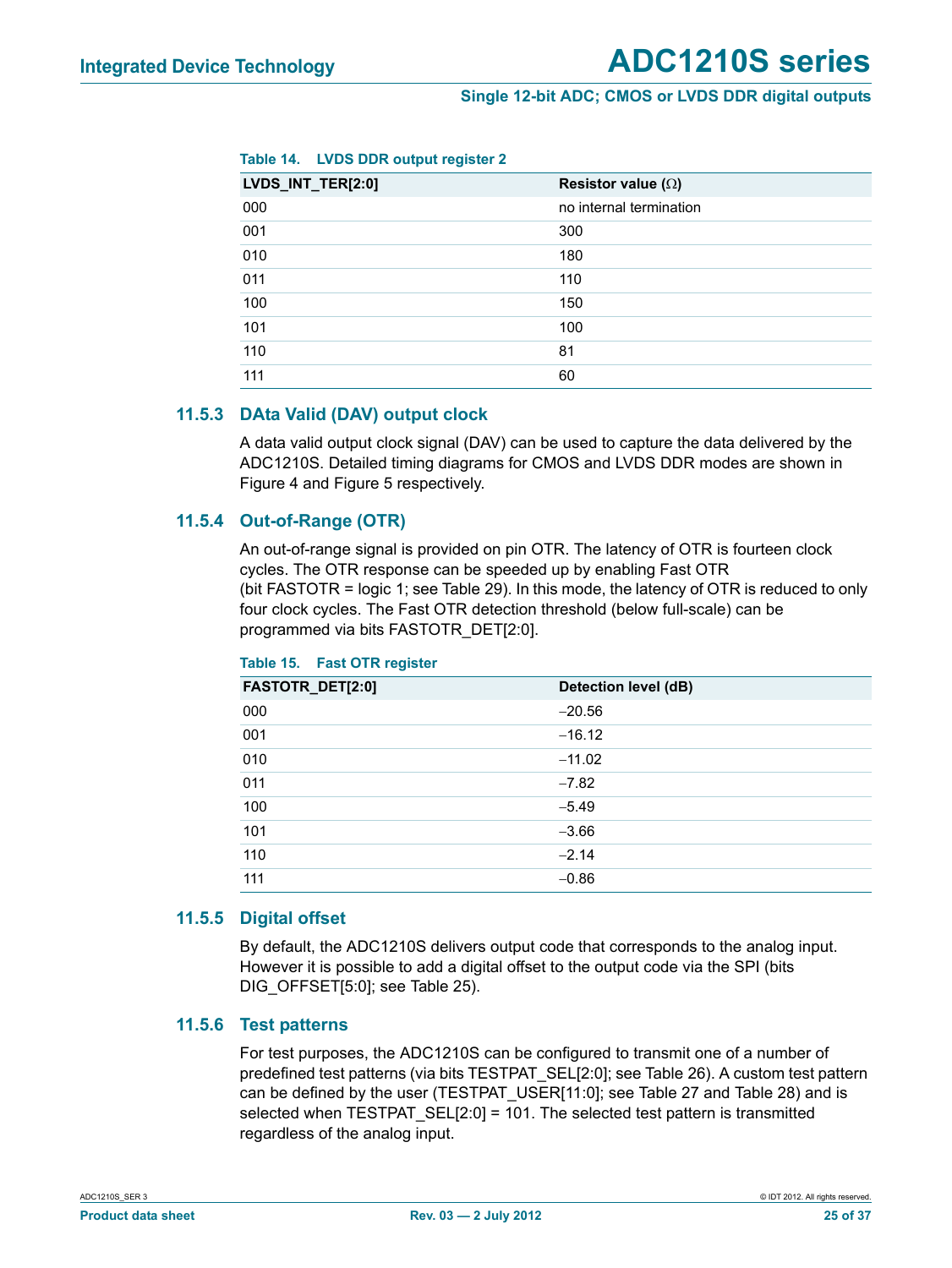#### **Single 12-bit ADC; CMOS or LVDS DDR digital outputs**

#### **11.5.7 Output codes versus input voltage**

| $V_{INP} - V_{INM}$ | <b>Offset binary</b> | Two's complement | OTR pin  |
|---------------------|----------------------|------------------|----------|
| $\leq -1$           | 0000 0000 0000       | 1000 0000 0000   | 1        |
| $-1.0000000$        | 0000 0000 0000       | 1000 0000 0000   | 0        |
| $-0.9995117$        | 0000 0000 0001       | 1000 0000 0001   | 0        |
| $-0.9990234$        | 0000 0000 0010       | 1000 0000 0010   | $\Omega$ |
| $-0.9985352$        | 0000 0000 0011       | 1000 0000 0011   | 0        |
| $-0.9980469$        | 0000 0000 0100       | 1000 0000 0100   | $\Omega$ |
| .                   | $\cdots$             | $\cdots$         | 0        |
| $-0.0009766$        | 0111 1111 1110       | 1111 1111 1110   | 0        |
| $-0.0004883$        | 0111 1111 1111       | 1111 1111 1111   | 0        |
| 0.0000000           | 1000 0000 0000       | 0000 0000 0000   | 0        |
| +0.0004883          | 1000 0000 0001       | 0000 0000 0001   | $\Omega$ |
| +0.0009766          | 1000 0000 0010       | 0000 0000 0010   | 0        |
| .                   | $\cdots$             | $\cdots$         | 0        |
| +0.9980469          | 1111 1111 1011       | 0111 1111 1011   | 0        |
| +0.9985352          | 1111 1111 1100       | 0111 1111 1100   | 0        |
| +0.9990234          | 1111 1111 1101       | 0111 1111 1101   | 0        |
| +0.9995117          | 1111 1111 1110       | 0111 1111 1110   | 0        |
| +1.0000000          | 1111 1111 1111       | 0111 1111 1111   | 0        |
| $> +1$              | 1111 1111 1111       | 0111 1111 1111   | 1        |
|                     |                      |                  |          |

#### **11.6 Serial peripheral interface**

#### **11.6.1 Register description**

The ADC1210S serial interface is a synchronous serial communications port that allows easy interfacing with many commonly-used microprocessors. It provides access to the registers that control the operation of the chip.

This interface is configured as a 3-wire type (SDIO as bidirectional pin).

Pin SCLK is the serial clock input and  $\overline{CS}$  is the chip select pin.

Each read/write operation is initiated by a LOW level on pin  $\overline{CS}$ . A minimum of three bytes is transmitted (two instruction bytes and at least one data byte). The number of data bytes is determined by the value of bits W1 and W2 (see Table 18).

#### **Table 17. Instruction bytes for the SPI**

|             | <b>MSB</b>         |            |                   |     |     |     |    | <b>LSB</b> |
|-------------|--------------------|------------|-------------------|-----|-----|-----|----|------------|
| Bit         |                    | 6          | b                 | 4   | 3   |     |    |            |
| Description | R/W <sup>[1]</sup> | $W1^{[2]}$ | W0 <sup>[2]</sup> | A12 | A11 | A10 | A9 | A8         |
|             | A7                 | A6         | A5                | A4  | A3  | A2  |    | A0         |

[1] Bit R/ $\overline{W}$  indicates whether it is a read (logic 1) or a write (logic 0) operation.

[2] Bits W1 and W0 indicate the number of bytes to be transferred after the instruction byte (see Table 18).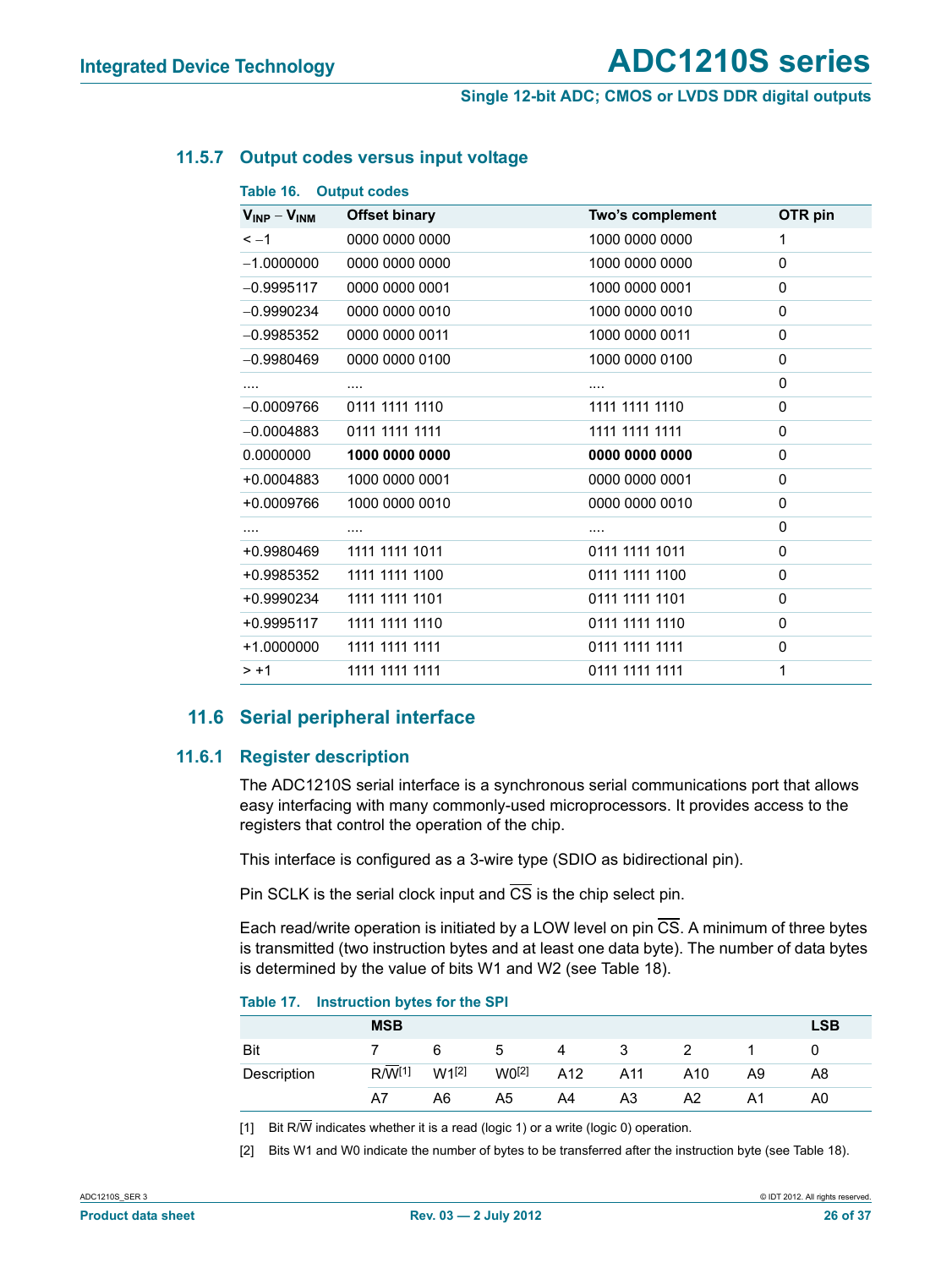|                |                | Table 10. Number of data bytes to be transferred after the instruction bytes |  |  |  |  |  |
|----------------|----------------|------------------------------------------------------------------------------|--|--|--|--|--|
| W <sub>1</sub> | W <sub>0</sub> | <b>Number of bytes transmitted</b>                                           |  |  |  |  |  |
|                |                | 1 byte                                                                       |  |  |  |  |  |
|                |                | 2 bytes                                                                      |  |  |  |  |  |
|                |                | 3 bytes                                                                      |  |  |  |  |  |
|                |                | 4 bytes or more                                                              |  |  |  |  |  |

**Table 18. Number of data bytes to be transferred after the instruction bytes**

Bits A12 to A0 indicate the address of the register being accessed. In the case of a multiple byte transfer, this address is the first register to be accessed. An address counter is increased to access subsequent addresses.

The steps involved in a data transfer are as follows:

- 1. A falling edge on CS in combination with a rising edge on SCLK determine the start of communications.
- 2. The first phase is the transfer of the 2-byte instruction.
- 3. The second phase is the transfer of the data which can vary in length but is always a multiple of 8 bits. The MSB is always sent first (for instruction and data bytes).
- 4. A rising edge on  $\overline{CS}$  indicates the end of data transmission.



#### **11.6.2 Default modes at start-up**

During circuit initialization it does not matter which output data standard has been selected. At power-up, the device enters Pin control mode.

A falling edge on CS triggers a transition to SPI control mode. When the ADC1210S enters SPI control mode, the output data standard (CMOS/LVDS DDR) is determined by the level on pin SDIO (see Figure 33). Once in SPI control mode, the output data standard can be changed via bit LVDS\_CMOS in Table 23.

When the ADC1210S enters SPI control mode, the output data format (two's complement or offset binary) is determined by the level on pin SCLK (gray code can only be selected via the SPI). Once in SPI control mode, the output data format can be changed via bit DATA\_FORMAT[1:0] in Table 23.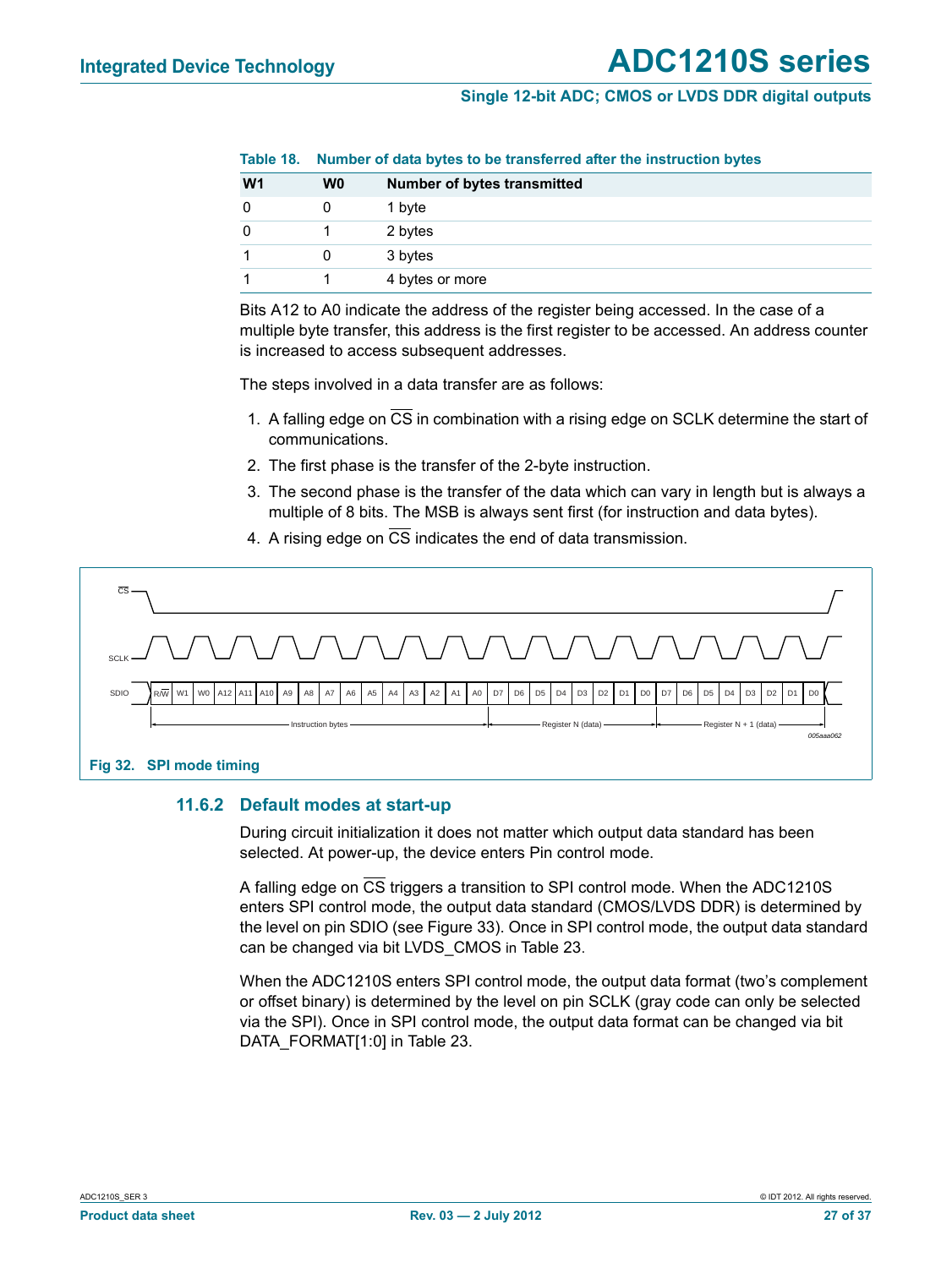#### **Single 12-bit ADC; CMOS or LVDS DDR digital outputs**

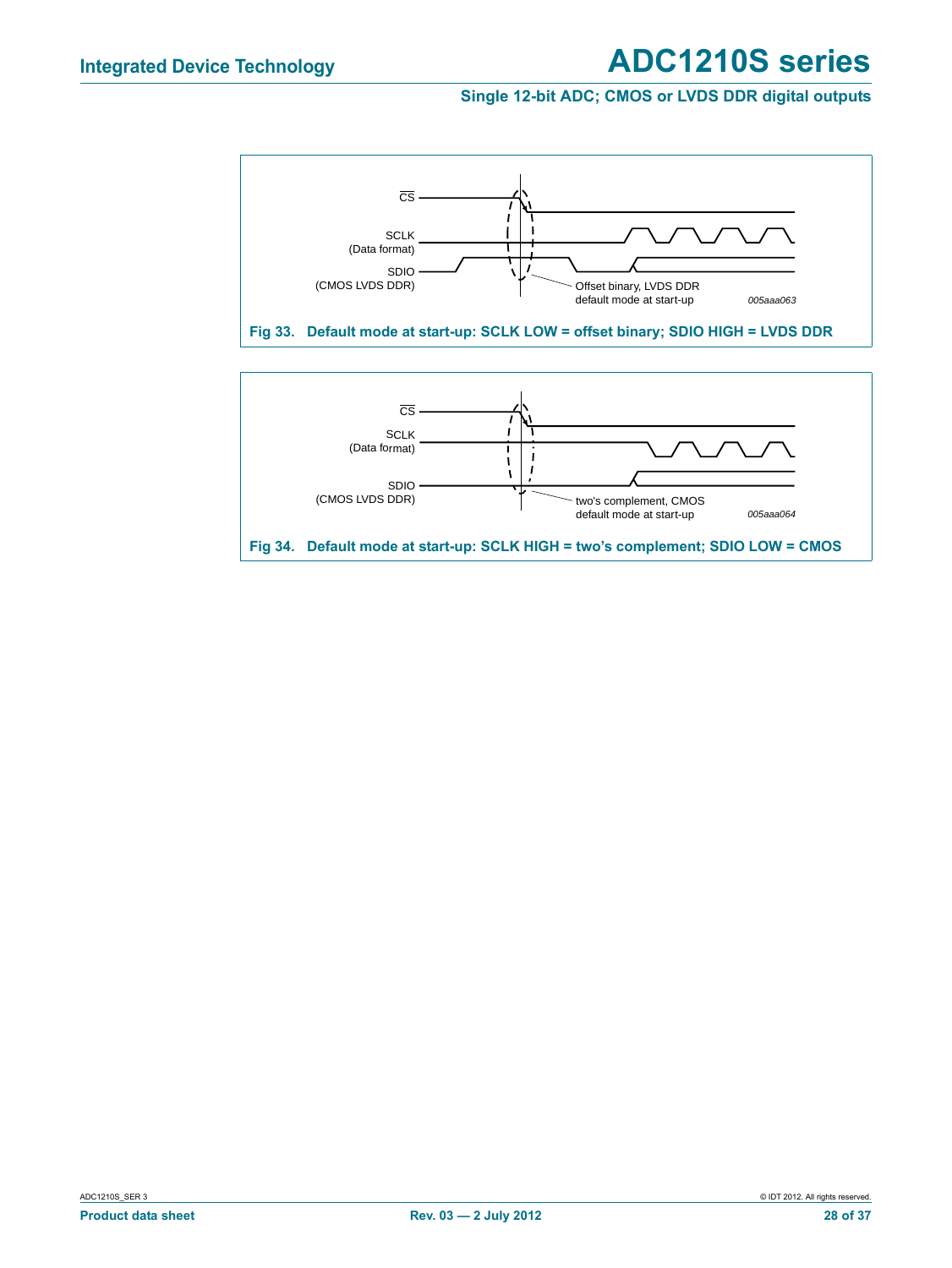#### **11.6.3 Register allocation map**

| <b>Addr</b> | <b>Register name</b>        | R/W |                          |                          |                                |                            | <b>Bit definition</b> |                    |                   |                | <b>Default</b> |
|-------------|-----------------------------|-----|--------------------------|--------------------------|--------------------------------|----------------------------|-----------------------|--------------------|-------------------|----------------|----------------|
| Hex         |                             |     | Bit 7                    | Bit 6                    | Bit 5                          | Bit 4                      | Bit 3                 | Bit 2              | Bit 1             | Bit 0          | <b>Bin</b>     |
| 0005        | Reset and<br>operating mode | R/W | SW_RST                   |                          | RESERVED[2:0]                  |                            |                       |                    | OP_MODE[1:0]      |                | 0000<br>0000   |
| 0006        | Clock                       | R/W | $\blacksquare$           | $\blacksquare$           | $\overline{a}$                 | SE SEL                     | DIFF SE               | $\overline{a}$     | <b>CLKDIV</b>     | DCS EN         | 0000<br>0001   |
| 0008        | Internal reference          | R/W | $\overline{\phantom{a}}$ | $\overline{\phantom{a}}$ | $\blacksquare$                 | $\overline{\phantom{a}}$   | <b>INTREF EN</b>      |                    | INTREF[2:0]       |                | 0000<br>0000   |
| 0011        | Output data<br>standard     | R/W | $\overline{\phantom{a}}$ | $\blacksquare$           |                                | <b>LVDS</b><br><b>CMOS</b> | <b>OUTBUF</b>         | <b>OUTBUS SWAP</b> | DATA FORMAT[1:0]  |                | 0000<br>0000   |
| 0012        | Output clock                | R/W | $\overline{\phantom{0}}$ | $\overline{\phantom{a}}$ | <b>DAVINV</b><br>DAVPHASE[2:0] |                            |                       |                    |                   | 0000<br>1110   |                |
| 0013        | Offset                      | R/W | $\sim$                   | $\overline{\phantom{a}}$ | DIG OFFSET[5:0]                |                            |                       |                    |                   |                | 0000<br>0000   |
| 0014        | Test pattern 1              | R/W | $\overline{\phantom{a}}$ | $\overline{\phantom{a}}$ |                                |                            |                       | TESTPAT SEL[2:0]   |                   |                | 0000<br>0000   |
| 0015        | Test pattern 2              | R/W |                          |                          |                                |                            | TESTPAT USER[11:4]    |                    |                   |                | 0000<br>0000   |
| 0016        | Test pattern 3              | R/W |                          |                          | TESTPAT USER[3:0]              |                            |                       |                    |                   | $\blacksquare$ | 0000<br>0000   |
| 0017        | Fast OTR                    | R/W | $\overline{\phantom{a}}$ | $\overline{\phantom{a}}$ |                                | $\overline{\phantom{a}}$   | <b>FASTOTR</b>        |                    | FASTOTR DET[2:0]  |                | 0000<br>0000   |
| 0020        | <b>CMOS</b> output          | R/W |                          | $\overline{\phantom{a}}$ |                                |                            |                       | DAV_DRV[1:0]       | DATA_DRV[1:0]     |                | 0000<br>1110   |
| 0021        | LVDS DDR O/P 1              | R/W | $\overline{\phantom{0}}$ | $\overline{\phantom{a}}$ | DAVI_x2_EN                     |                            | DAVI[1:0]             | DATAI_x2_EN        | DATAI[1:0]        |                | 0000<br>0000   |
| 0022        | LVDS DDR O/P 2              | R/W | $\blacksquare$           | $\overline{\phantom{a}}$ |                                | $\overline{a}$             | BI_BYTE_WISE          |                    | LVDS INT TER[2:0] |                | 0000<br>0000   |

Single 12-bit ADC; CMOS or LVDS DDR digital outputs **Single 12-bit ADC; CMOS or LVDS DDR digital outputs ADC1210S series ADC1210S** series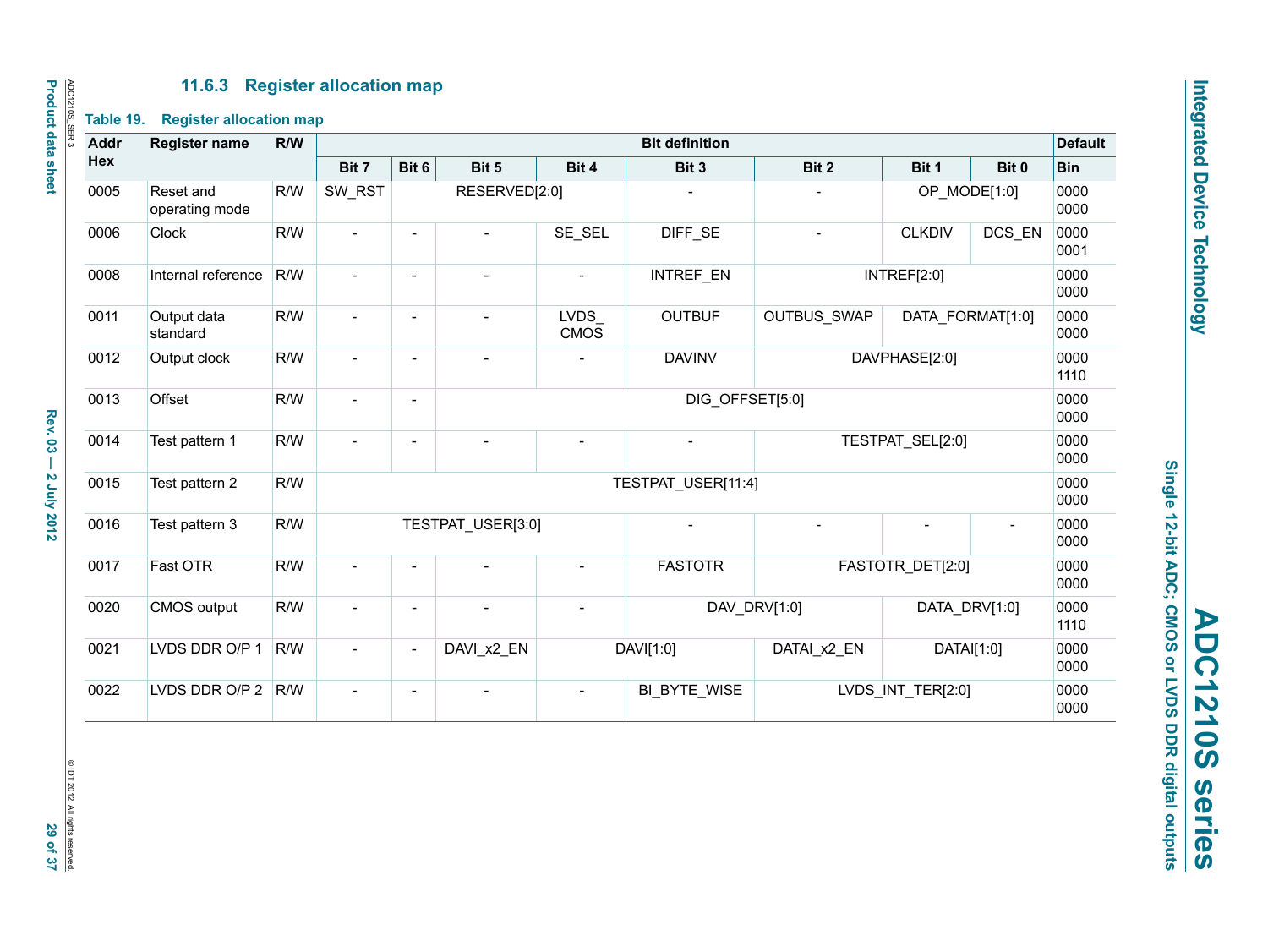#### **Single 12-bit ADC; CMOS or LVDS DDR digital outputs**

#### **Table 20. Reset and operating mode control register (address 0005h) bit description** *Default values are highlighted.*

| <b>Bit</b> | Symbol         | <b>Access</b> | <b>Value</b> | <b>Description</b>                    |
|------------|----------------|---------------|--------------|---------------------------------------|
| 7          | SW RST         | R/W           |              | reset digital section                 |
|            |                |               | 0            | no reset                              |
|            |                |               | 1            | performs a reset of the SPI registers |
| 6 to 4     | RESERVED[2:0]  |               | 000          | reserved                              |
| 3 to 2     | $\blacksquare$ |               | 00           | not used                              |
| 1 to $0$   | OP_MODE[1:0]   | R/W           |              | operating mode                        |
|            |                |               | 00           | normal (power-up)                     |
|            |                |               | 01           | power-down                            |
|            |                |               | 10           | sleep                                 |
|            |                |               | 11           | normal (power-up)                     |

#### **Table 21. Clock control register (address 0006h) bit description** *Default values are highlighted.*

| <b>Bit</b>     | Symbol                   | <b>Access</b> | Value       | <b>Description</b>                           |
|----------------|--------------------------|---------------|-------------|----------------------------------------------|
| $7$ to 5       | $\blacksquare$           |               | 000         | not used                                     |
| 4              | SE_SEL                   | R/W           |             | single-ended clock input pin select          |
|                |                          |               | $\mathbf 0$ | <b>CLKM</b>                                  |
|                |                          |               | 1           | <b>CLKP</b>                                  |
| 3              | DIFF SE                  | R/W           |             | differential/single-ended clock input select |
|                |                          |               | 0           | fully differential                           |
|                |                          |               |             | single-ended                                 |
| $\overline{2}$ | $\overline{\phantom{a}}$ |               | 0           | not used                                     |
| 1              | <b>CLKDIV</b>            | R/W           |             | clock input divide by 2                      |
|                |                          |               | 0           | disabled                                     |
|                |                          |               | 1           | enabled                                      |
| 0              | DCS_EN                   | R/W           |             | duty cycle stabilizer                        |
|                |                          |               | 0           | disabled                                     |
|                |                          |               | 1           | enabled                                      |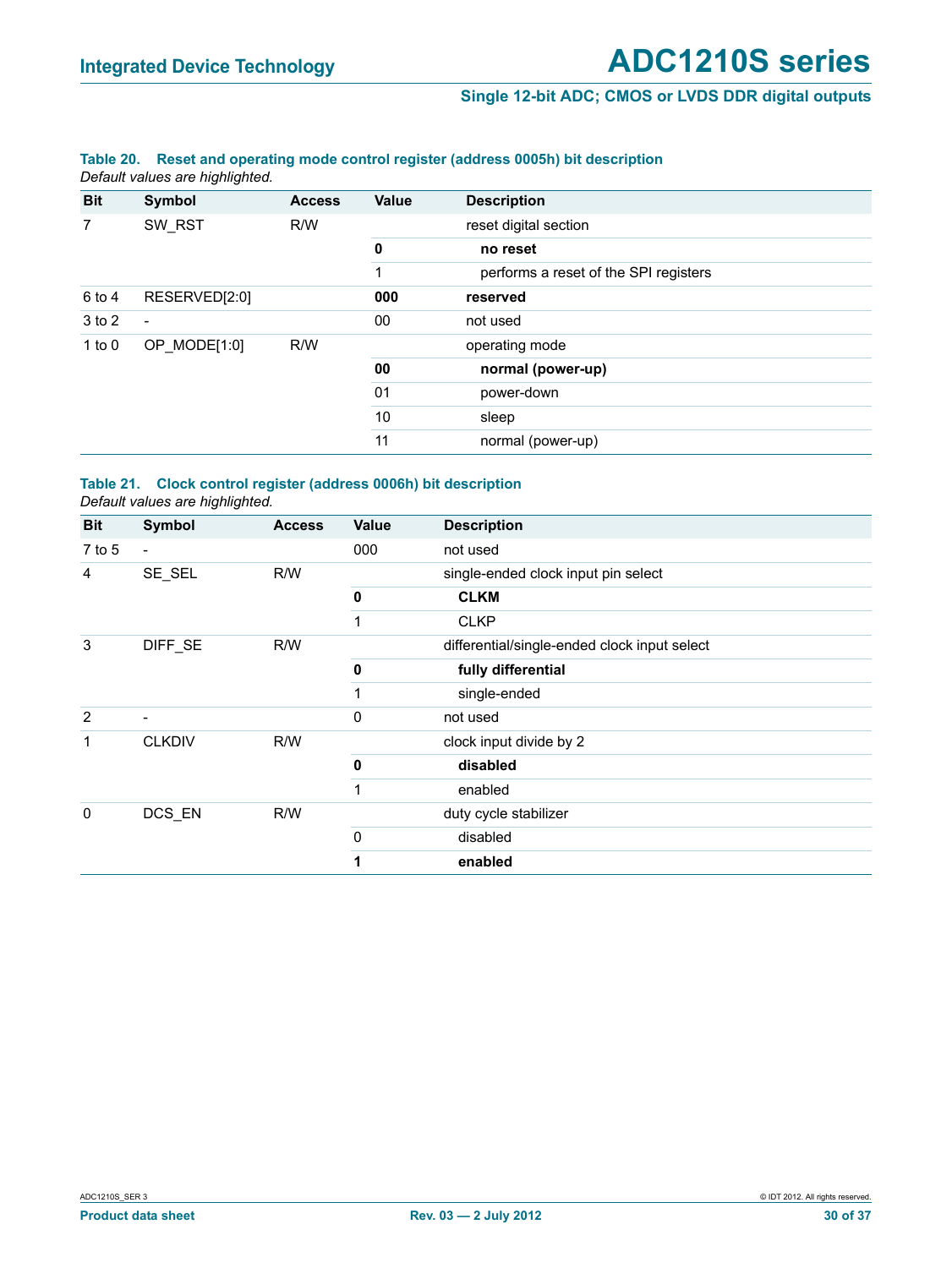#### **Single 12-bit ADC; CMOS or LVDS DDR digital outputs**

#### **Table 22. Internal reference control register (address 0008h) bit description**

*Default values are highlighted.*

| <b>Bit</b> | <b>Symbol</b>            | <b>Access</b> | Value       | <b>Description</b>                     |
|------------|--------------------------|---------------|-------------|----------------------------------------|
|            |                          |               |             |                                        |
| $7$ to 4   | $\overline{\phantom{a}}$ |               | 0000        | not used                               |
| 3          | INTREF_EN                | R/W           |             | programmable internal reference enable |
|            |                          |               | $\mathbf 0$ | disable                                |
|            |                          |               | 1           | active                                 |
| $2$ to $0$ | INTREF[2:0]              | R/W           |             | programmable internal reference        |
|            |                          |               | 000         | $FS = 2V$                              |
|            |                          |               | 001         | $FS = 1.78 V$                          |
|            |                          |               | 010         | $FS = 1.59 V$                          |
|            |                          |               | 011         | $FS = 1.42 V$                          |
|            |                          |               | 100         | $FS = 1.26 V$                          |
|            |                          |               | 101         | $FS = 1.12 V$                          |
|            |                          |               | 110         | $FS = 1 V$                             |
|            |                          |               | 111         | reserved                               |

#### **Table 23. Output data standard control register (address 0011h) bit description** *Default values are highlighted.*

| <b>Bit</b> | Symbol                   | <b>Access</b> | <b>Value</b> | <b>Description</b>                                         |
|------------|--------------------------|---------------|--------------|------------------------------------------------------------|
| $7$ to 5   | $\overline{\phantom{a}}$ |               | 000          | not used                                                   |
| 4          | LVDS CMOS                | R/W           |              | output data standard: LVDS DDR or CMOS                     |
|            |                          |               | 0            | <b>CMOS</b>                                                |
|            |                          |               | 1            | LVDS DDR                                                   |
| 3          | <b>OUTBUF</b>            | R/W           |              | output buffers enable                                      |
|            |                          |               | $\mathbf 0$  | output enabled                                             |
|            |                          |               | 1            | output disabled (high-Z)                                   |
| 2          | OUTBUS_SWAP              | R/W           |              | output bus swapping                                        |
|            |                          |               | $\mathbf 0$  | no swapping                                                |
|            |                          |               | 1            | output bus is swapping (MSB becomes LSB and vice<br>versa) |
| 1 to $0$   | DATA FORMAT[1:0]         | R/W           |              | output data format                                         |
|            |                          |               | 00           | offset binary                                              |
|            |                          |               | 01           | two's complement                                           |
|            |                          |               | 10           | gray code                                                  |
|            |                          |               | 11           | offset binary                                              |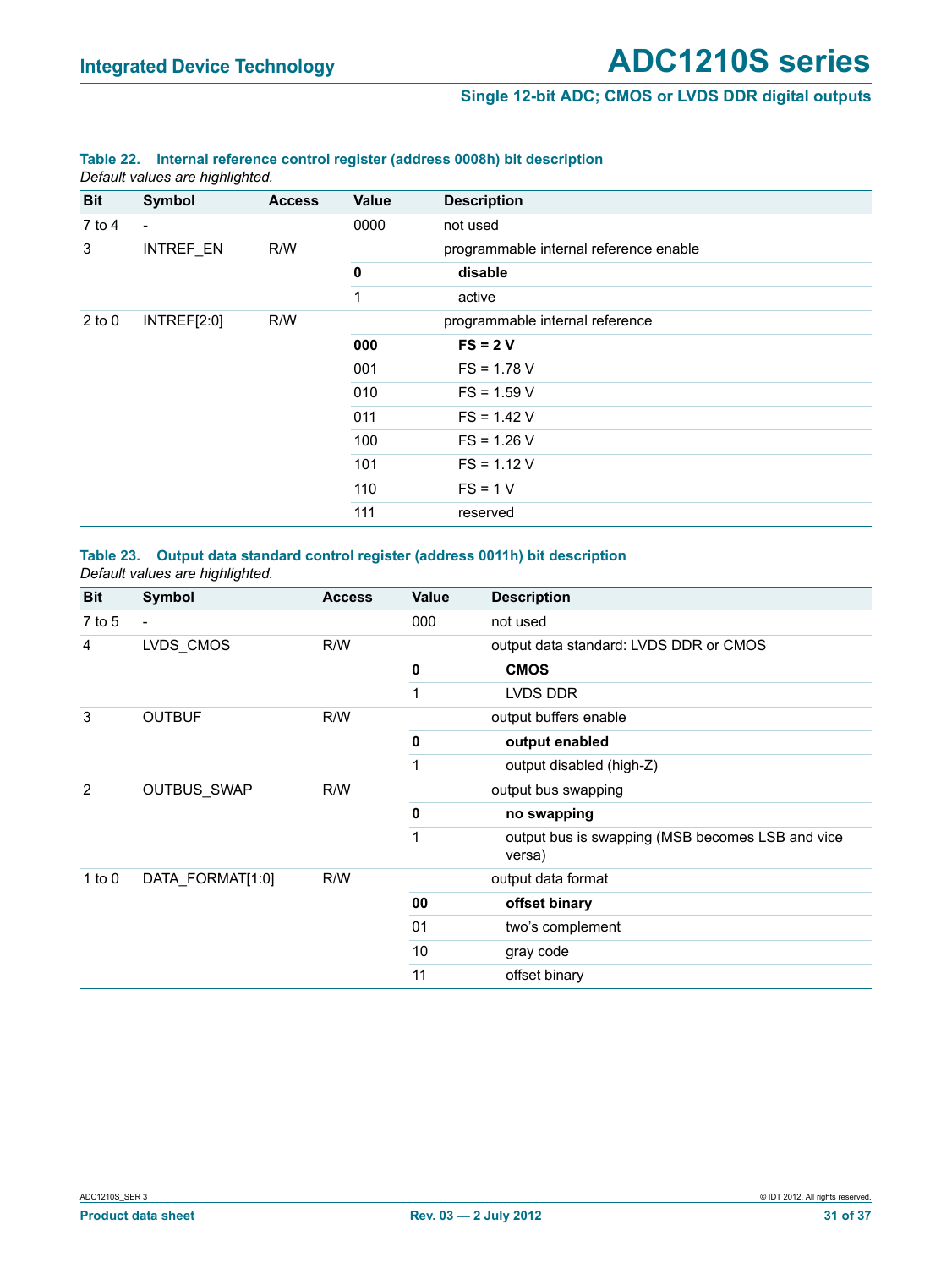#### **Single 12-bit ADC; CMOS or LVDS DDR digital outputs**

#### **Table 24. Output clock register (address 0012h) bit description** *Default values are highlighted.*

**Bit Symbol Access Value Description** 7 to 4 - 0000 not used 3 DAVINV R/W output clock data valid (DAV) polarity 0 normal **1 inverted** 2 to 0 DAVPHASE[2:0] R/W DAV phase select 000 output clock shifted (ahead) by  $6/16 \times t_{\text{clk}}$ 001 output clock shifted (ahead) by  $5/16 \times t_{c}$ 010 output clock shifted (ahead) by  $4/16 \times t_{c}$ 011 output clock shifted (ahead) by  $3/16 \times t_{c}$ 100 output clock shifted (ahead) by  $2/16 \times t_{\text{clk}}$ 101 output clock shifted (ahead) by  $1/16 \times t_{c}$ **110 default value as defined in timing section** 111 output clock shifted (delayed) by  $1/16 \times t_{\text{clk}}$ 

## **Table 25. Offset register (address 0013h) bit description**

*Default values are highlighted.* **Bit Symbol Access Value Description** 7 to 6 - 00 not used 5 to 0 DIG\_OFFSET[5:0] R/W digital offset adjustment 011111 +31 LSB ... ... **000000 0** ... ... ... ... ... 100000 -32 LSB

#### **Table 26. Test pattern register 1 (address 0014h) bit description** *Default values are highlighted.*

| <b>Bit</b> | Symbol                   | <b>Access</b> | Value | <b>Description</b>           |
|------------|--------------------------|---------------|-------|------------------------------|
| $7$ to $3$ | $\overline{\phantom{a}}$ |               | 00000 | not used                     |
| $2$ to $0$ | TESTPAT_SEL[2:0]         | R/W           |       | digital test pattern select  |
|            |                          |               | 000   | off                          |
|            |                          |               | 001   | mid scale                    |
|            |                          |               | 010   | $-FS$                        |
|            |                          |               | 011   | $+FS$                        |
|            |                          |               | 100   | toggle '11111111'/'00000000' |
|            |                          |               | 101   | custom test pattern          |
|            |                          |               | 110   | '10101010.'                  |
|            |                          |               | 111   | '0101010'                    |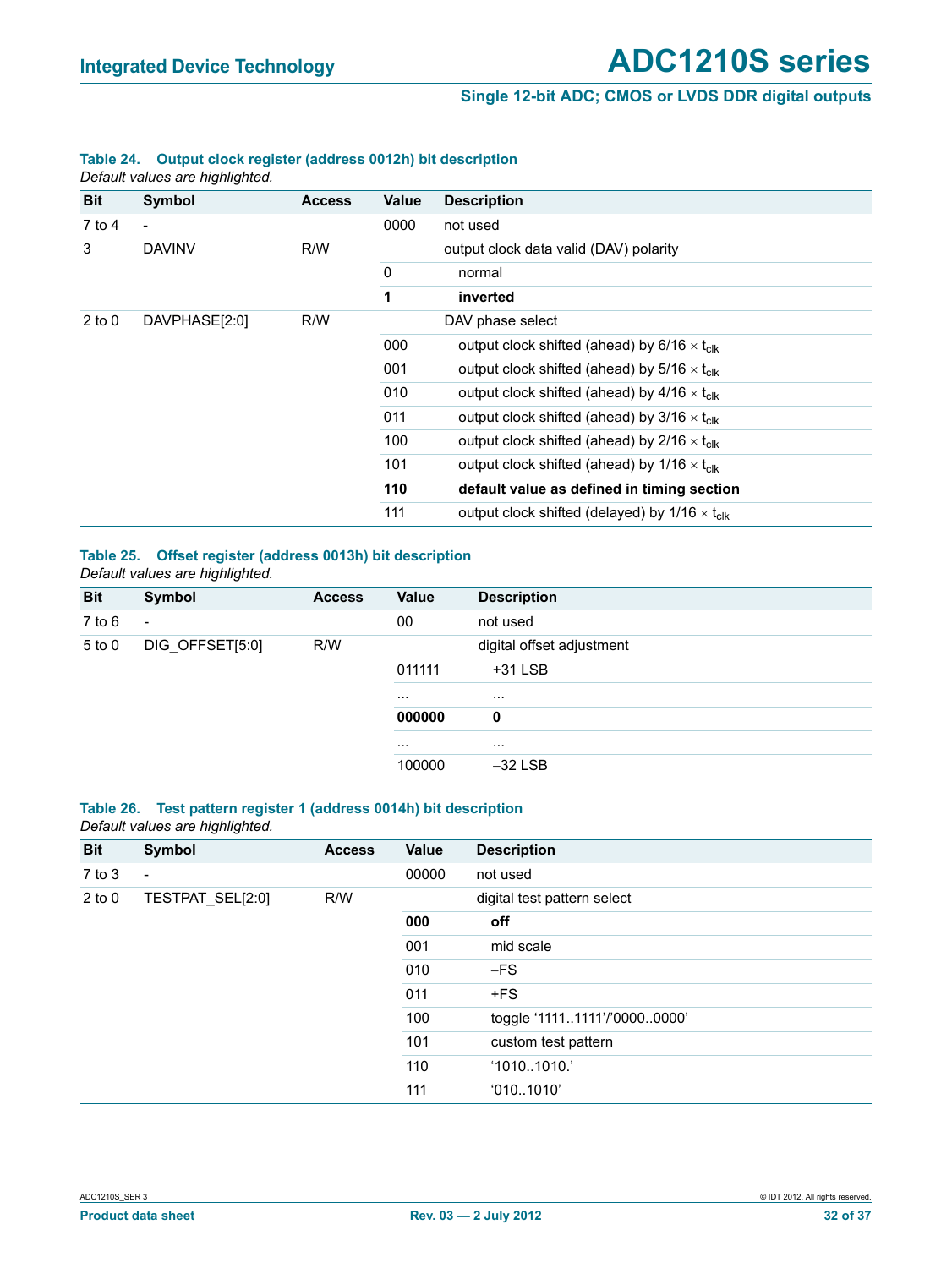#### **Single 12-bit ADC; CMOS or LVDS DDR digital outputs**

#### **Table 27. Test pattern register 2 (address 0015h) bit description**

*Default values are highlighted.*

| <b>Bit</b> | Symbol                    | <b>Access</b> | Value | <b>Description</b>                                  |
|------------|---------------------------|---------------|-------|-----------------------------------------------------|
|            | 7 to 0 TESTPAT USER[11:4] | R/W           |       | 00000000 custom digital test pattern (bits 11 to 4) |

#### **Table 28. Test pattern register 3 (address 0016h) bit description**

*Default values are highlighted.*

| <b>Bit</b> | Symbol                   | <b>Access</b> | Value | <b>Description</b>                        |
|------------|--------------------------|---------------|-------|-------------------------------------------|
| 7 to 4     | TESTPAT USER[3:0]        | R/W           | 0000  | custom digital test pattern (bits 3 to 0) |
| 3 to 0     | $\overline{\phantom{a}}$ |               | 0000  | not used                                  |

#### **Table 29. Fast OTR register (address 0017h) bit description** *Default values are highlighted.*

| <b>Bit</b> | Symbol                   | <b>Access</b> | Value | <b>Description</b>                |
|------------|--------------------------|---------------|-------|-----------------------------------|
| 7 to 4     | $\overline{\phantom{a}}$ |               | 0000  | not used                          |
| 3          | <b>FASTOTR</b>           | R/W           |       | fast OuT-of-Range (OTR) detection |
|            |                          |               | 0     | disabled                          |
|            |                          |               | 1     | enabled                           |
| $2$ to $0$ | FASTOTR_DET[2:0]         | R/W           |       | set fast OTR detect level         |
|            |                          |               | 000   | $-20.56$ dB                       |
|            |                          |               | 001   | $-16.12$ dB                       |
|            |                          |               | 010   | $-11.02$ dB                       |
|            |                          |               | 011   | $-7.82$ dB                        |
|            |                          |               | 100   | $-5.49$ dB                        |
|            |                          |               | 101   | $-3.66$ dB                        |
|            |                          |               | 110   | $-2.14$ dB                        |
|            |                          |               | 111   | $-0.86$ dB                        |

#### **Table 30. CMOS output register (address 0020h) bit description** *Default values are highlighted.*

| <b>Bit</b> | Symbol                   | <b>Access</b> | Value | <b>Description</b>                         |
|------------|--------------------------|---------------|-------|--------------------------------------------|
| $7$ to 4   | $\overline{\phantom{a}}$ |               | 0000  | not used                                   |
| 3 to 2     | DAV DRV[1:0]             | R/W           |       | drive strength for DAV CMOS output buffer  |
|            |                          |               | 00    | low                                        |
|            |                          |               | 01    | medium                                     |
|            |                          |               | 10    | high                                       |
|            |                          |               | 11    | very high                                  |
| 1 to $0$   | DATA DRV[1:0]            | R/W           |       | drive strength for DATA CMOS output buffer |
|            |                          |               | 00    | low                                        |
|            |                          |               | 01    | medium                                     |
|            |                          |               | 10    | high                                       |
|            |                          |               | 11    | very high                                  |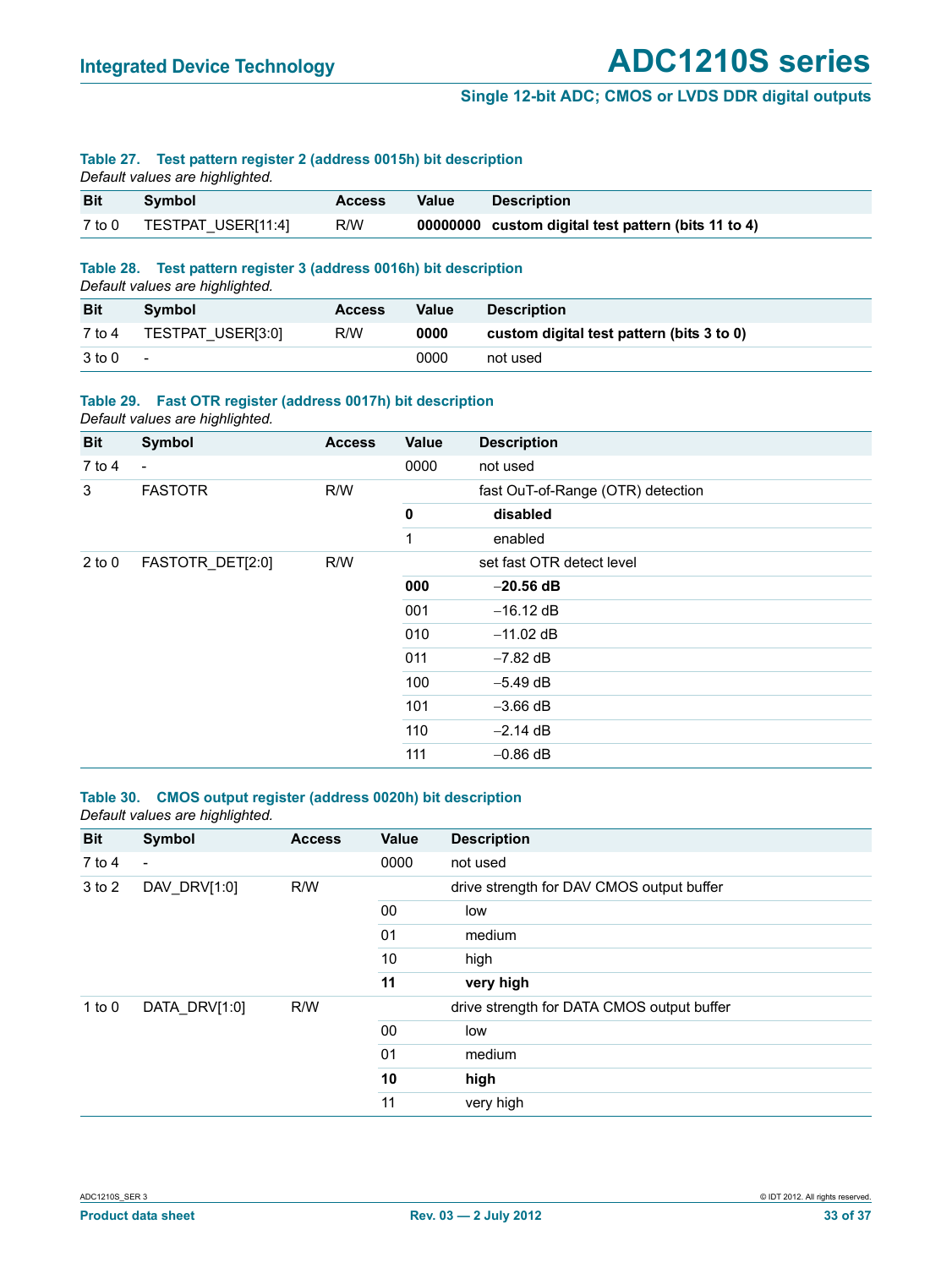#### **Single 12-bit ADC; CMOS or LVDS DDR digital outputs**

#### **Table 31. LVDS DDR output register 1 (address 0021h) bit description**

*Default values are highlighted.*

| <b>Bit</b>     | Symbol         | <b>Access</b> | Value     | <b>Description</b>                       |
|----------------|----------------|---------------|-----------|------------------------------------------|
| $7$ to $6$     | $\blacksquare$ |               | 00        | not used                                 |
| 5              | DAVI_x2_EN     | R/W           |           | double LVDS current for DAV LVDS buffer  |
|                |                |               | $\pmb{0}$ | disabled                                 |
|                |                |               | 1         | enabled                                  |
| 4 to 3         | DAVI[1:0]      | R/W           |           | LVDS current for DAV LVDS buffer         |
|                |                |               | 00        | 3.5 mA                                   |
|                |                |               | 01        | 4.5 mA                                   |
|                |                |               | 10        | 1.25 mA                                  |
|                |                |               | 11        | $2.5 \text{ mA}$                         |
| $\overline{2}$ | DATAI_x2_EN    | R/W           |           | double LVDS current for DATA LVDS buffer |
|                |                |               | 0         | disabled                                 |
|                |                |               | 1         | enabled                                  |
| 1 to $0$       | DATAI[1:0]     | R/W           |           | LVDS current for DATA LVDS buffer        |
|                |                |               | 00        | 3.5 <sub>m</sub> A                       |
|                |                |               | 01        | 4.5 mA                                   |
|                |                |               | 10        | $1.25 \text{ mA}$                        |
|                |                |               | 11        | $2.5 \text{ mA}$                         |

#### **Table 32. LVDS DDR output register 2 (address 0022h) bit description** *Default values are highlighted.*

| <b>Bit</b> | Symbol                                           | <b>Access</b> | Value | <b>Description</b>                                                                              |
|------------|--------------------------------------------------|---------------|-------|-------------------------------------------------------------------------------------------------|
| 7 to 4     | $\blacksquare$                                   |               | 0000  | not used                                                                                        |
| 3          | BIT BYTE WISE<br>R/W<br>DDR mode for LVDS output |               |       |                                                                                                 |
|            |                                                  |               | 0     | bit wise (even data bits output on DAV rising edge/odd<br>data bits output on DAV falling edge) |
|            |                                                  |               | 1     | byte wise (MSB data bits output on DAV rising edge/LSB data<br>bits output on DAV falling edge) |
| $2$ to $0$ | LVDS INT TER[2:0]                                | R/W           |       | internal termination for LVDS buffer (DAV and DATA)                                             |
|            |                                                  |               | 000   | no internal termination                                                                         |
|            |                                                  |               | 001   | $300 \Omega$                                                                                    |
|            |                                                  |               | 010   | 180 $\Omega$                                                                                    |
|            |                                                  |               | 011   | 110 $\Omega$                                                                                    |
|            |                                                  |               | 100   | 150 $\Omega$                                                                                    |
|            |                                                  |               | 101   | 100 $\Omega$                                                                                    |
|            |                                                  |               | 110   | 81 $\Omega$                                                                                     |
|            |                                                  |               | 111   | $60 \Omega$                                                                                     |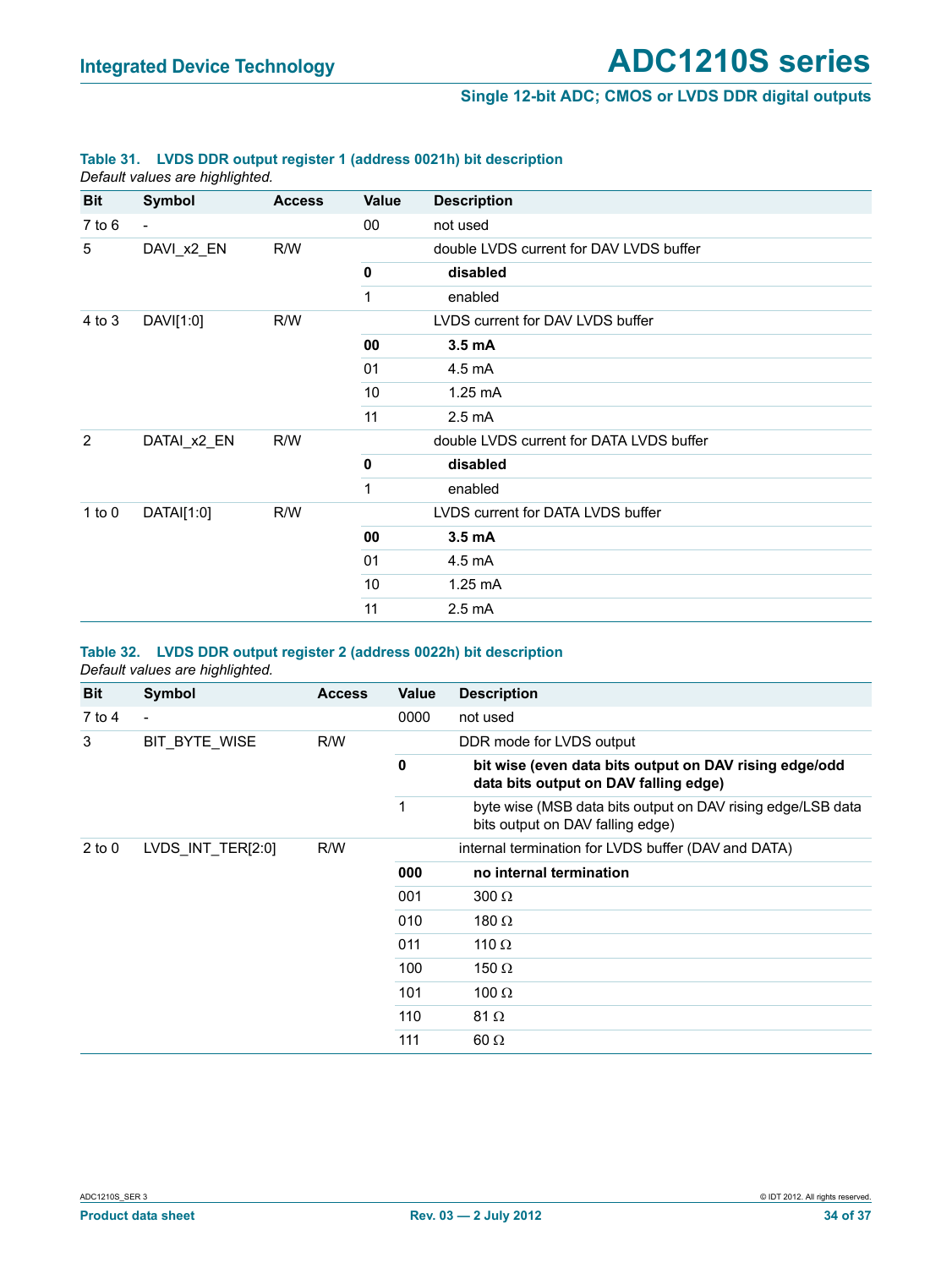**SOT618-1**

#### **Single 12-bit ADC; CMOS or LVDS DDR digital outputs**

## **12. Package outline**

**HVQFN40: plastic thermal enhanced very thin quad flat package; no leads; 40 terminals; body 6 x 6 x 0.85 mm**



#### **Fig 35. Package outline SOT618-1 (HVQFN40)**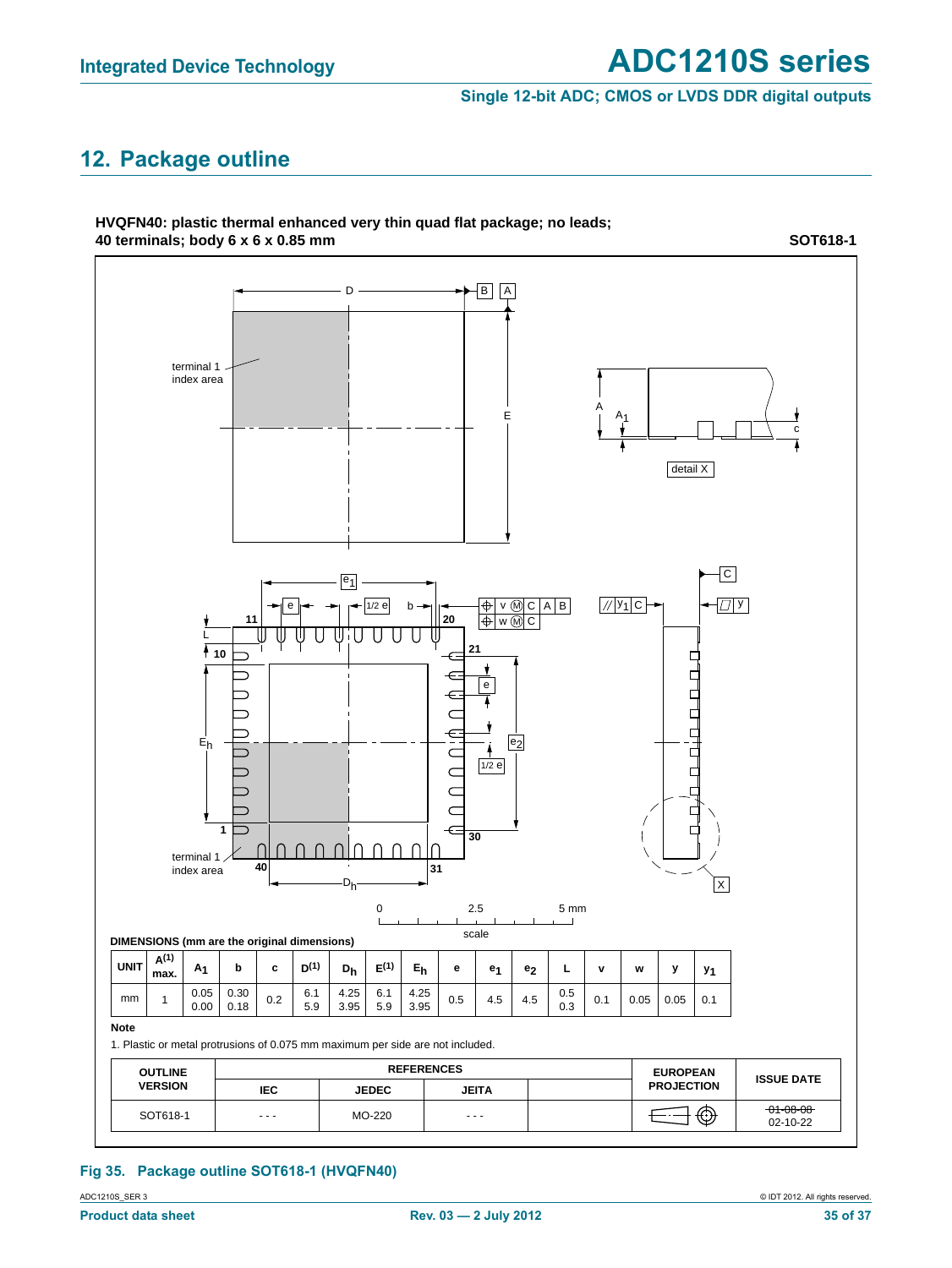#### **Single 12-bit ADC; CMOS or LVDS DDR digital outputs**

## **13. Revision history**

| Table 33. Revision history |                                                                                                                           |                                                                   |                          |                   |  |  |  |
|----------------------------|---------------------------------------------------------------------------------------------------------------------------|-------------------------------------------------------------------|--------------------------|-------------------|--|--|--|
| Document ID                | Release date                                                                                                              | Data sheet status                                                 | Change<br>notice         | <b>Supersedes</b> |  |  |  |
| ADC1210S SER v.3           | 20120702                                                                                                                  | Product data sheet                                                | $\overline{\phantom{a}}$ | ADC1210S SER 2    |  |  |  |
| ADC1210S SER v.2           | 20101223                                                                                                                  | Product data sheet                                                |                          | ADC1210S SER 1    |  |  |  |
| Modifications:             | • Data sheet status changed from Preliminary to Product.                                                                  |                                                                   |                          |                   |  |  |  |
|                            | • Text and drawings updated throughout entire data sheet.                                                                 |                                                                   |                          |                   |  |  |  |
|                            | • SOT618-6 changed to SOT618-1. See Table 1 "Ordering information" and Figure 35<br>"Package outline SOT618-1 (HVQFN40)". |                                                                   |                          |                   |  |  |  |
|                            |                                                                                                                           | • Section 10.4 "Typical characteristics" added to the data sheet. |                          |                   |  |  |  |
| ADC1210S SER 1             | 20100409                                                                                                                  | Preliminary data sheet                                            | $\overline{\phantom{a}}$ |                   |  |  |  |
|                            |                                                                                                                           |                                                                   |                          |                   |  |  |  |

## **14. Contact information**

For more information or sales office addresses, please visit: **<http://www.idt.com>**